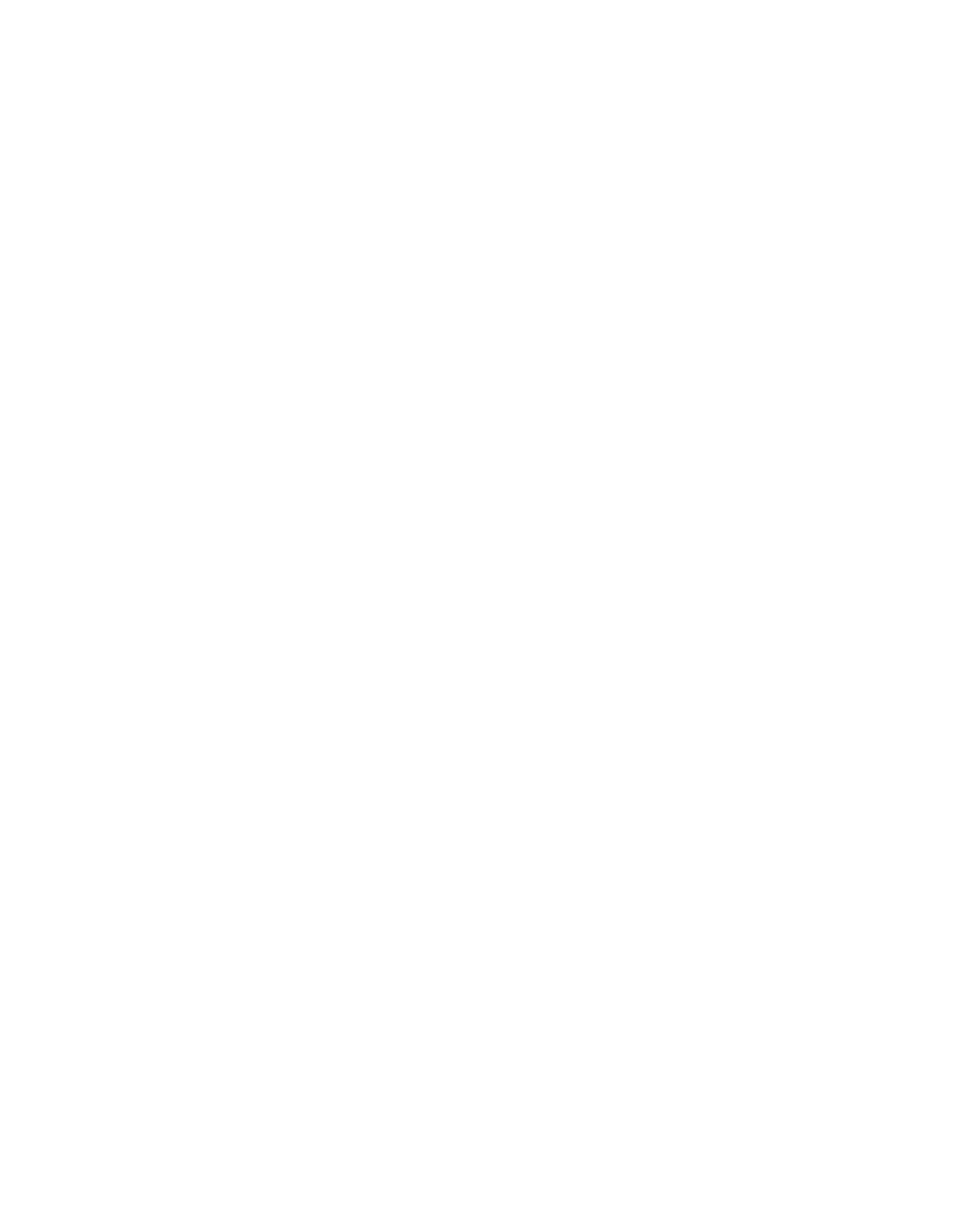# TABLE OF CONTENTS

- Planning for Retirement **2**
- Acronyms You Should Know **3**
	- Early Financial Planning **5**
	- Teachers Outside Chicago **7**
- Social Security and Medicare **8**
- College and University Employees **11**
- Support Staff (PSRP) Members Employed by School Districts **13**
	- State Agency Employees **15**
	- Important Issues to Consider **17**
		- Lists Make it Easy **20**
	- Stay Connected with Your Union **22**
		- Helpful Resources **23**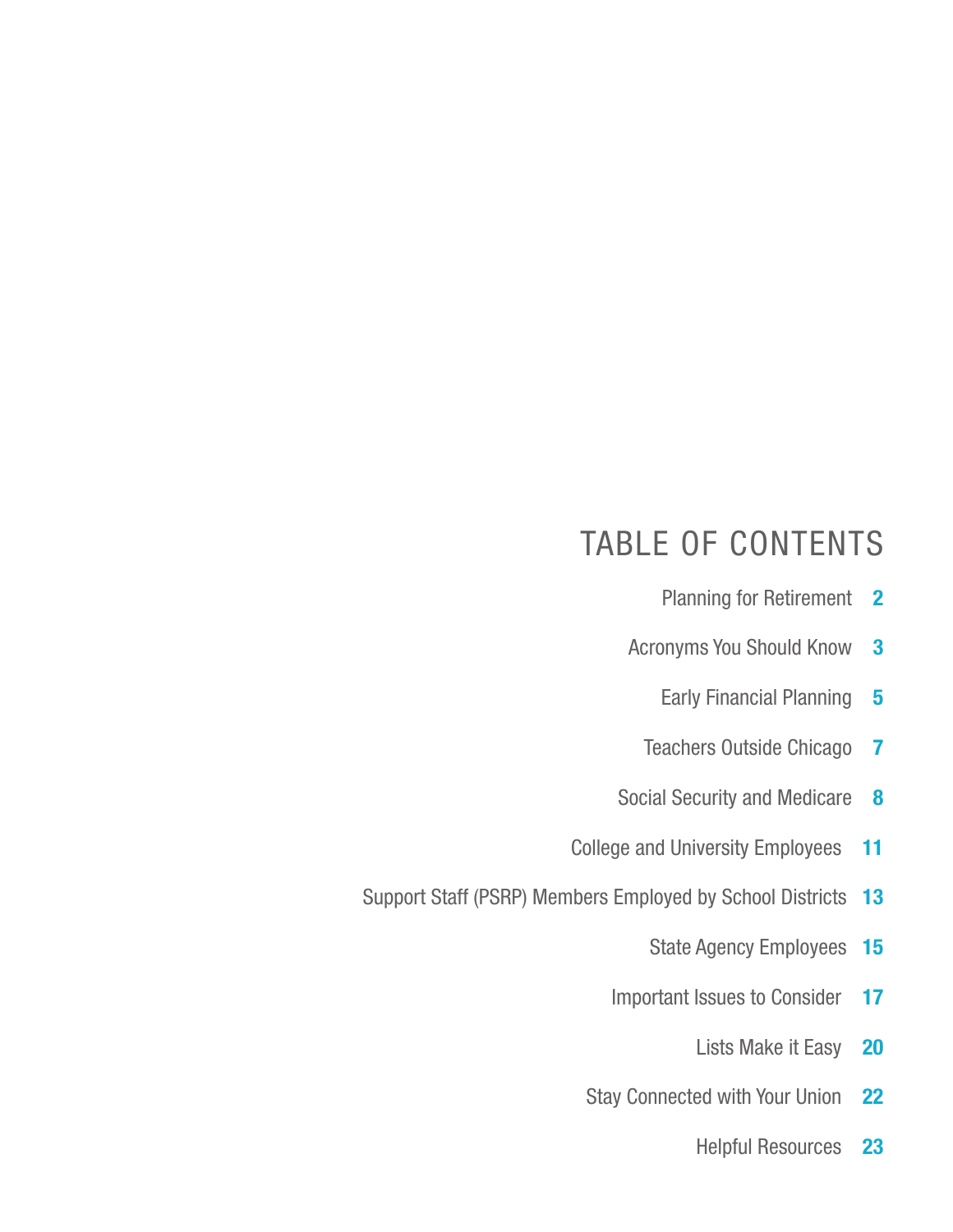# **Planning for Retirement**

# **Make an informed decision**

It's never too early to begin thinking about retirement. Whether you are just entering your career in public service or are nearing the end of that road, there are many important things you should consider right now to be prepared when the time comes.

# **You should already be asking yourself:**

- How much money will I need to live comfortably in retirement?
- How much will my pension be?
- Will I have adequate medical coverage when I retire?
- What things can I do NOW to ensure a secure retirement for myself and my family?

"Retiring Wisely" is designed to help you answer these important questions and many others. In compiling this guide, the Illinois Federation of Teachers (IFT) Retiree Constituency Council, established by the IFT Executive Board, has included a wealth of important information about your retirement options.

Information contained in this document is from the Teachers' Retirement System (TRS), State Universities Retirement System (SURS), the State Employees Retirement System (SERS), and others and was current as of the date of this publication.

The list of resources at the back of this booklet will help you find answers to additional retirement questions.

Whether you plan to retire in three years or 30, the IFT Retirees Constituency Council hopes this guide will serve as a helpful tool.

**Disclaimer:** Future legislative action in the Illinois General Assembly may impact information contained in this book. Before making any decisions regarding your retirement, check with your retirement system, Social Security, the Senior Health Insurance Program of Illinois (SHIP), your accountant, and/or your attorney to determine what options are best for your situation. Individual situations vary greatly, so examples provided within may not apply in every case.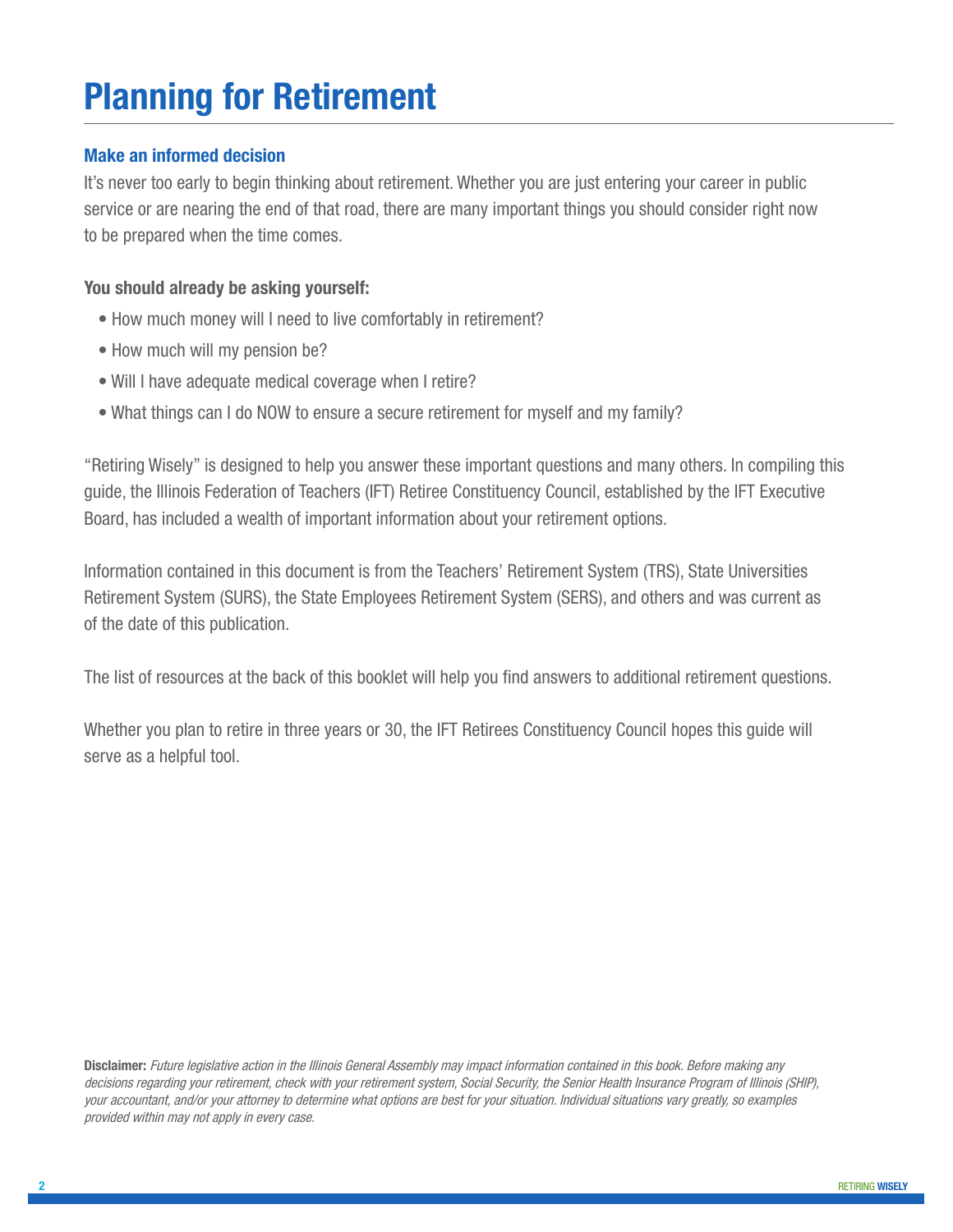# **Acronyms You Should Know**

The world of public employee retirement is filled with enough abbreviations to make your head spin. To understand much of the information in this guide, you will need to learn the common acronyms used when referring to retirement in Illinois' public systems.

# **[CIGNA](http://www.healthplanone.com/CIGNA-Illinois.aspx)**

An insurance company that offers the current PPO plan option for the Teachers' Retirement System (TRS).

### **[CIP-College Insurance Program](https://www.illinois.gov/cms/Employees/benefits/trail/cip/Pages/default.aspx)**

A health insurance program for community college professionals outside of Cook County. It is administered by State of Illinois Central Management Services (CMS).

### **[CMS-Central Management Services](http://www.illinois.gov/cms/Pages/default.aspx)**

The state agency that manages all Teachers' Retirement System (TRS) medical plans.

### **[CTPF-Chicago Teachers' Pension Fund](http://www.ctpf.org/)**

A defined benefit retirement system providing retirement, survivor, and disability benefits for certain certified teachers and employees of the Chicago Public Schools.

# **ERO-Early Retirement Option**

A program that allows Illinois teachers to retire before their 60th birthday if they meet certain criteria.

# **HMO-Health Maintenance Organization**

A medical insurance option. HMO plans are managed care and offer a limited choice of health care providers.

### **IMRF-Illinois Municipal Retirement Fund**

This agency provides certain employees of local governments and school districts in Illinois with a sound and efficient system for the payment of retirement, disability, and death benefits.

### **[IRTA-Illinois Retired Teachers Association](https://www.irtaonline.org/)**

An organization for retired teachers. IRTA is not affiliated with the Illinois Federation of Teachers (IFT).

### **PPO-Preferred Provider Organization**

A medical insurance option. A group of physicians and hospitals that provide medical care at discounted rates.

# **PCP-Primary Care Physician**

For participants in an HMO plan, your primary care physician is your main doctor and must provide all referrals to other physicians when necessary.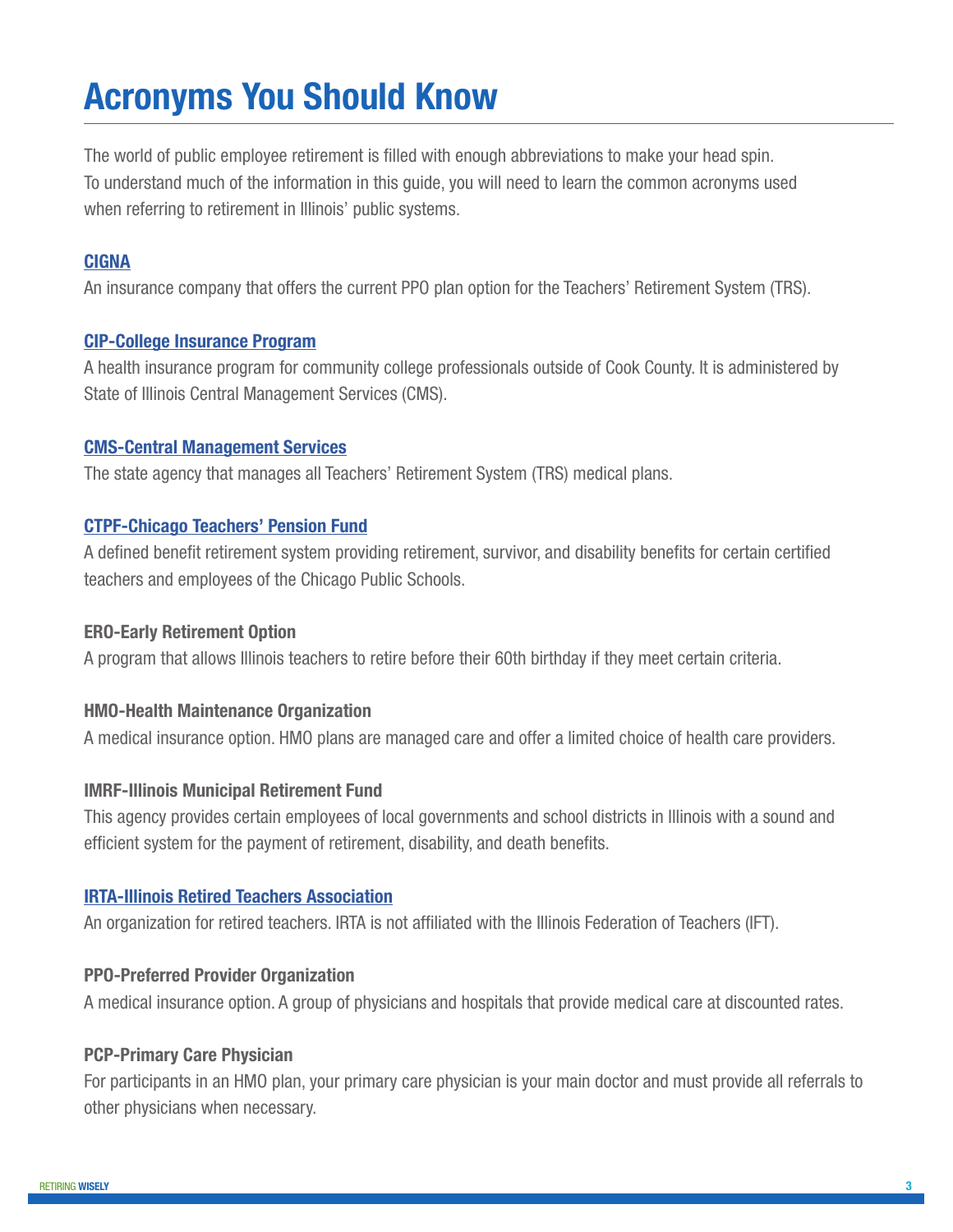### **[SERS-State Employees' Retirement System of Illinois](https://www.srs.illinois.gov/SERS/home_sers.htm)**

The system established to administer the pension plan for Illinois state employees not covered by the State Universities' Retirement System (SURS) or the Teachers' Retirement System (TRS). The system provides its members with retirement, disability, and survivor benefits.

### **[SHIP-\(Illinois Division of\) Senior Health Insurance Program](http://www.illinois.gov/aging/ship/Pages/default.aspx)**

A free health insurance counseling service for Medicare, Medicare supplement, Medicare managed care, long-term care insurance, private health insurance, and related health coverage plans.

### **[SURS-State Universities Retirement System of Illinois](http://www.surs.com/)**

The retirement system that benefits employees of universities, colleges, and affiliated state agencies in Illinois.

### **[TRS-Teachers' Retirement System](http://trs.illinois.gov/)**

The system that administers the pension plan for Illinois certified public school personnel outside the city of Chicago. TRS provides its members with retirement, disability, and survivor benefits.

### **[TRAIL-Total Retiree Advantage Illinois](http://www.illinois.gov/cms/Employees/benefits/trail/Pages/default.aspx)**

A Medicare Advantage programs offered to most annuitants and their survivors who qualify for Medicare.

### **[TRIP-Teachers' Retirement Insurance Program](http://www.illinois.gov/cms/Employees/benefits/Teachers/Pages/default.aspx)**

This program includes **all** of the medical insurance plans available under the Teachers' Retirement System (TRS).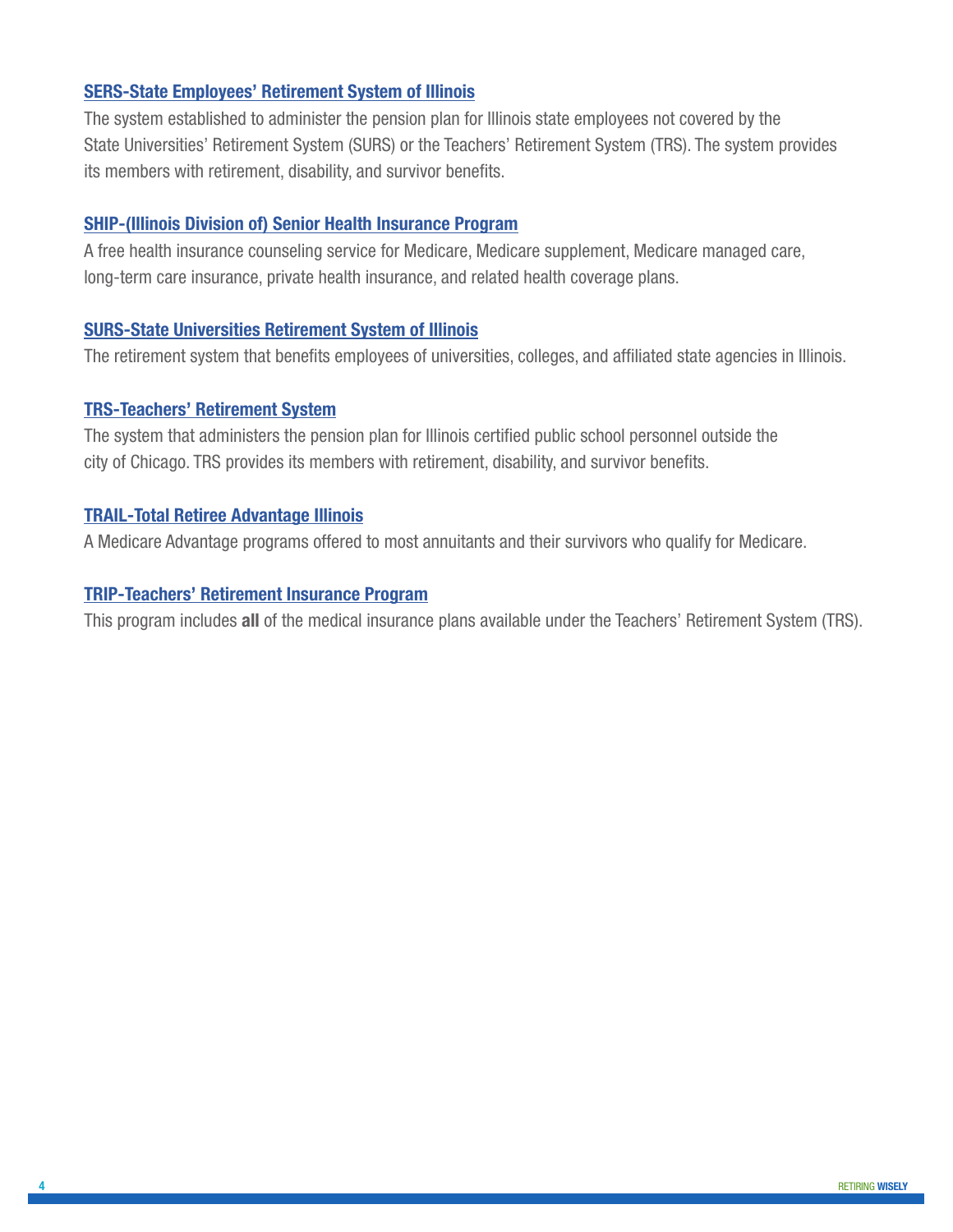# **Early Financial Planning**

If you are still a few years away from retiring, there are many options available to you to save for retirement. There are benefits and drawbacks to all of them, so **be sure to consult a financial advisor as you consider what is best for you.**

One of the most important things you can do pre-retirement is to tax-shelter a portion of your income. Here are some smart ways to do that.

### **Individual Retirement Accounts (IRAs)**

Currently, individuals may invest money that is sheltered from taxation in a conventional IRA. There is an additional catch-up contribution limit for individuals age 50 and over. The interest, dividends, and/or capital gains that are accrued are also sheltered. You may invest your IRA in a variety of ways. The allowable amount that you can shelter may vary from year to year, depending on legislation and IRS regulations. IRAs are not subject to debt payment in bankruptcy, nor are pension payments.

Roth IRAs are currently available for individuals to select as an investment. Because contributions to Roth IRAs are made after taxes, only the accruals are sheltered, not the principal. Principal may be withdrawn without penalty. Depending on how long earnings remain in the Roth IRA before they are withdrawn, tax on the earning may be avoided completely. There is a phase-out of these amounts for those earning above certain income thresholds that varies depending upon the type of IRA, your filing status, and whether or not you are covered by a workplace retirement plan. It is advisable to consult with a financial/investment specialist to determine which, if any IRA, is beneficial for you.

### **Tax-Deferred Annuities (also called Tax-Sheltered Annuities or 403(b)s)**

Many retirees are unaware that tax-sheltered annuities, or 403(b)s, provide the ability to save for retirement with a higher yearly maximum contribution than with an IRA. Unlike the IRA in which contributions must be made annually or before April 15 of the following year ("use it or lose it"), with 403(b)s it is possible to save beyond the annual limit if you have previous years during which full contributions were not made. Investigate this potential.

Currently, there is a maximum contribution for 403(b)s. The maximum amount may change from year to year, depending on legislation and IRS regulations. If you are 50 years or older, you may contribute additional monies above the cap for the current year and each year thereafter. These annual amounts continue to increase automatically based on the increase in the Consumer Price Index (CPI). If you are with one employer for 15 years or more, additional contributions can be made under a "catch-up" provision.

Most retirement accounts have penalties for withdrawals taken before age 59 $1/z$  unless these withdrawals are for such things as early retirement, disability, certain home purchases, etc. Be sure to check before you withdraw.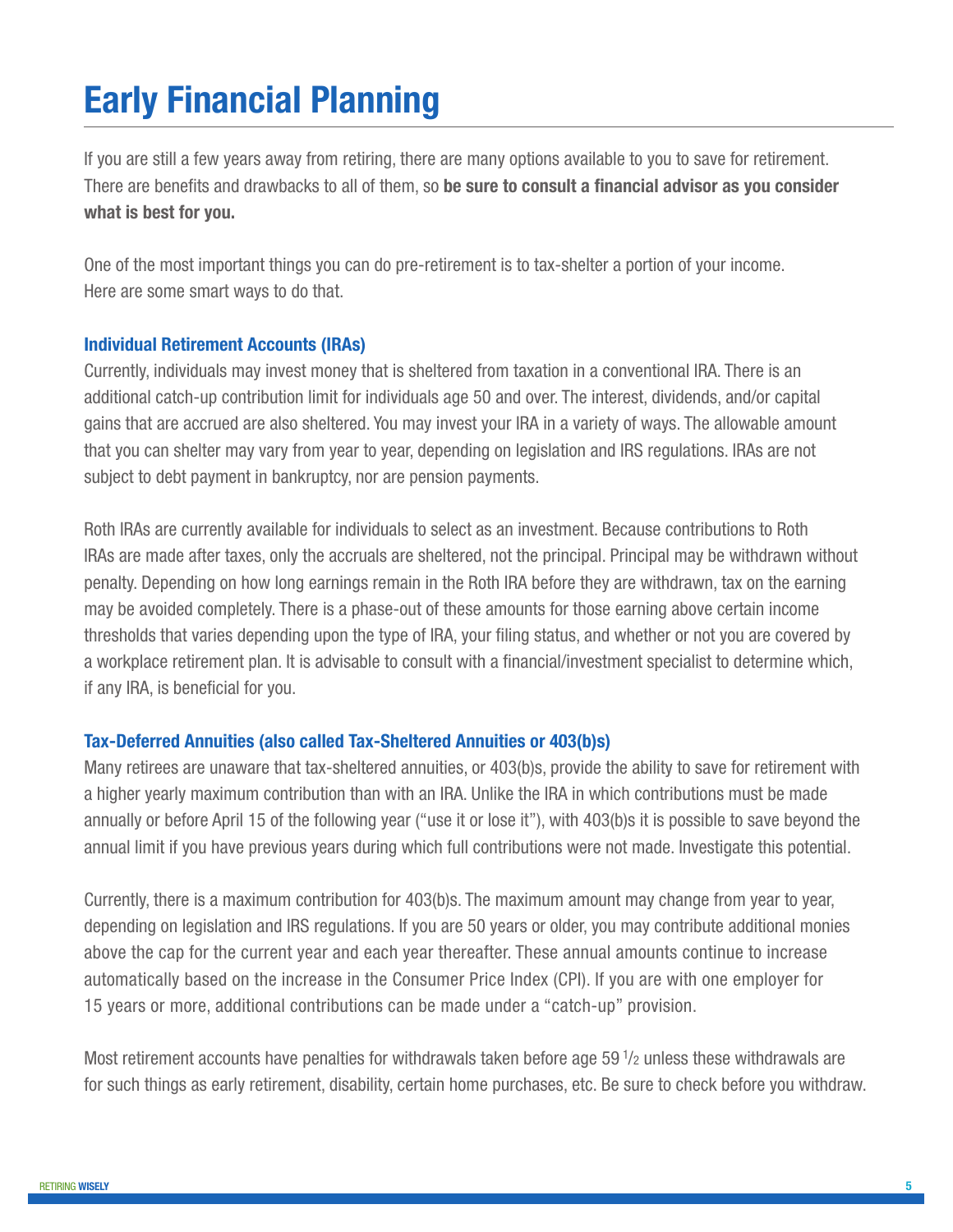IRAs, 403(b)s, and other tax-deferred retirement accounts also specify that **mandatory withdrawals must start being made before April 1 of the year following the date that you turn age 70**  $1$ **/2. There is no maximum limit** on withdrawals. Failure to withdraw the minimum amount each year can result in a tax penalty of 50 percent of the amount that should have been withdrawn. (This does not apply in the case of Roth IRAs.)

Although a person may delay the first Minimum Required Distribution (MRD) until April 1 of the year following age 70<sup>1</sup>/<sub>2</sub>, the second MRD must be made before December 31 of that same year. To avoid the tax consequences of two MRDs in one calendar year, it may be advisable not to wait until April 1, but rather withdraw this money in the same year in which you turn 70<sup>1</sup>/2.

Note: Money deposited in a 403(b) before December 31, 1986, need not be withdrawn until age 75. However, if you roll over the 403(b) into an IRA, this advantage is lost. (Your annuity company has a record of your deposits before December 31, 1986.)

**Remember: It is best to roll over any tax-deferred money directly from one shelter into another in order to avoid tax complications.** Active school employees should consult their employer for a list of district-approved retiree plan vendors. You should carefully investigate before making any changes to your plan.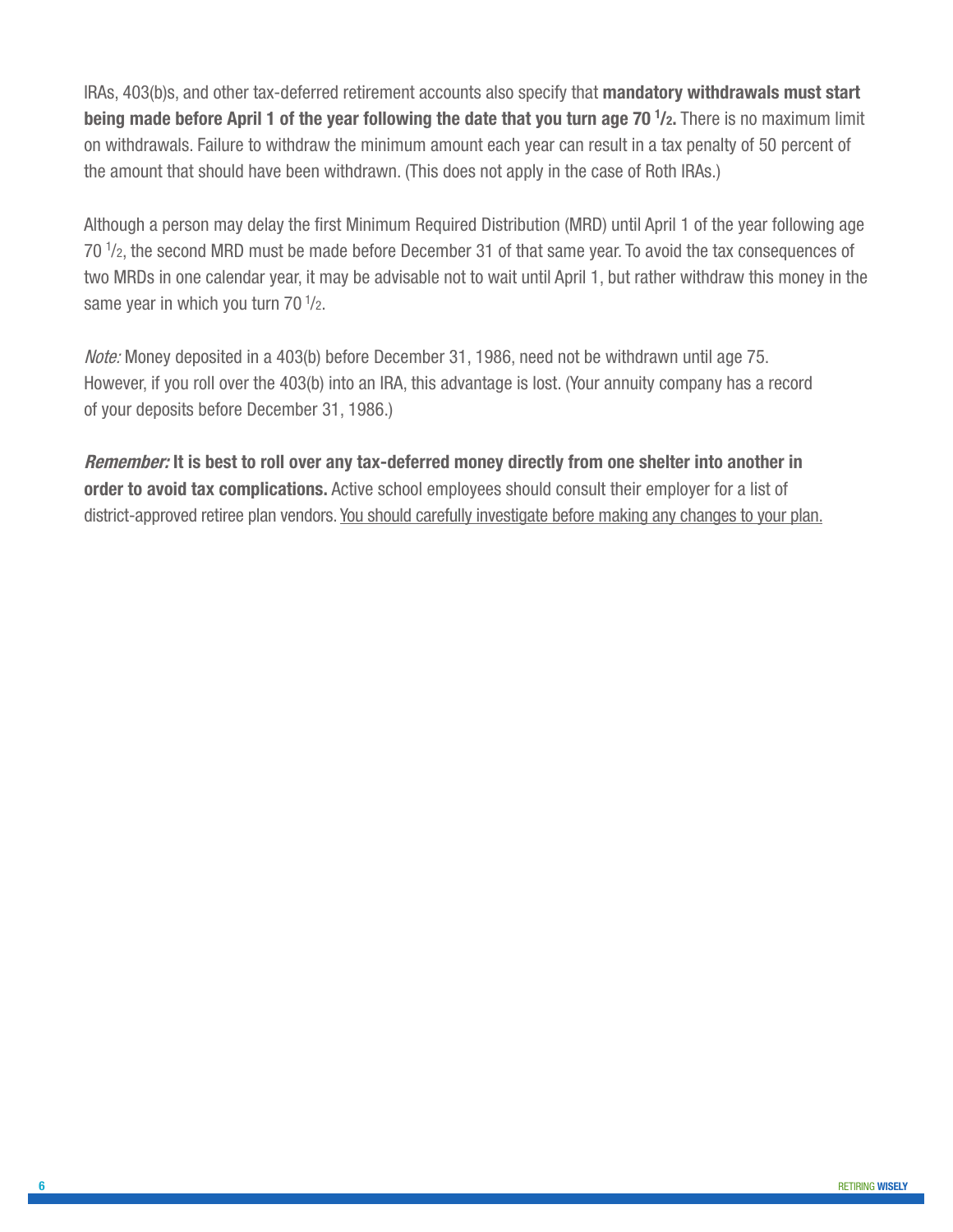# **Teachers Outside Chicago Retiring under TRS (2.2)**

### **Retirement Age**

The age at which Illinois educators are eligible for retirement depends upon whether they are in **Tier 1** or **Tier 2** as defined by a 2010 law. Tier 1 includes all those who began paying into the pension system before January 1, 2011. Tier 2 is made up of educators who began working after January 1, 2011.

The **Tier 1** age eligibility requirements are:

- With 35 years of service credit, teachers may retire beginning at age 55 and any time thereafter with full benefits.
- Between ages 55 and 60, teachers may retire with only 20 years of service credit, but their pensions will be reduced by 6% for every year they are under age 60 unless they are retiring under the Early Retirement Option (ERO). (See section below for further information.)
- At age 60, educators may retire with no penalty as long as they have at least 10 years of service credit.

The **Tier 2** rules are quite different:

- To receive full benefits, teachers must wait until age 67 to retire, even if they have 35 years of service credit. The minimum for full benefits is 10 years of service credit.
- Teachers may also retire beginning at age 62 with a minimum of 10 years of service credit, but their pensions will be reduced by 6% for each year under age 67.

#### **The Early Retirement Option**

An Early Retirement Option (ERO) still exists until at least June, 2016. Under the current formula, a teacher requesting the ERO must pay 14.4% of salary for every year he or she is under age 60, or for every year of service credit less than 35. However, school districts are no longer required to allow at least 10% of those requesting the ERO to participate, so availability may vary depending on the district.

#### **Calculating Your Pension**

Illinois educators earn a pension based upon a formula that takes into account years of service and end-of-career salary level. The formula is: **Years of Creditable Service x 2.2% x Final Salary = Pension Benefit.** So for a teacher who has accumulated 30 years of service with a final average salary of \$60,000, her annual pension will be 66% of that final salary (30 x 2.2%), or \$39,600.

**Final salary is calculated as the average of a teacher's highest four consecutive years of salary out of the**  last 10. For most people, this will be the last four years of service. Years of creditable service may include up to two years of unused sick days. You may also want to check with your school district for any retirement incentives available to boost your final average salary.

The maximum pension currently allowed for TRS under Illinois law is 75% of the average final salary. In addition, a cost of living adjustment (COLA) of 3% compounded is added each year to the previous year's pension payment. For a further explanation of these benefits, visit the [TRS website](http://trs.illinois.gov/).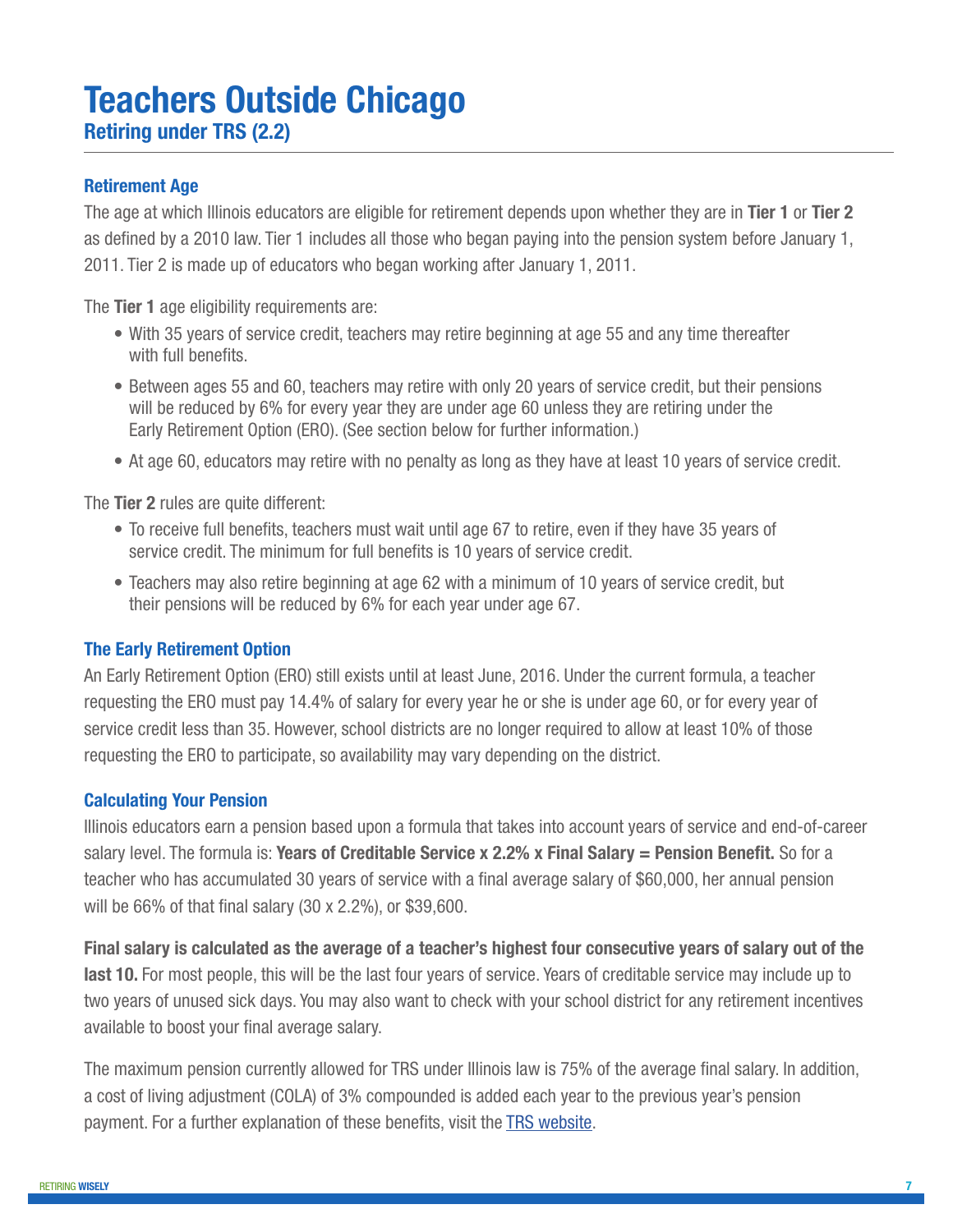# **Social Security and Medicare**

### **What you need to know**

Although teachers are not covered by Social Security, many retired teachers are eligible for Social Security and Medicare benefits through work outside of the teaching profession or through a spouse. Even if widowed or divorced, a person can claim spousal coverage if the marriage lasted at least 10 years.

To receive Social Security coverage, you must have worked 40 quarters (10 years) under Social Security and reached the eligible age. Many teachers have earned these quarters through part-time work while in school, through military service, or through summer employment. Find out your status. *(Note that earning \$4,000 during* the year gives you four quarters of credit even if you earned it in one calendar quarter.)

**Be aware that your Social Security benefits will be reduced when you receive your pension; however your pension is not reduced.** Generally you will receive about 4/9 of your earned Social Security benefit, unless you have 20 or more years of "substantial earnings" under Social Security.

If you expect to receive Social Security benefits through a spouse, that benefit will be reduced (or "offset") by the amount of your pension, which is typically more than the entire Social Security benefit, thus negating the Social Security benefit altogether. Unless your pension is minimal, do not expect to receive any spousal Social Security benefits. However, there will be no reduction in Medicare benefits, either your own or through a spouse, because of your pension. Learn more about Social Security pension offset rules on the [SSA website](https://www.ssa.gov/).

**You must apply for Medicare benefits at least three months before you reach age 65.** For more information about Social Security, visit the SSA website or call 800/772-1213, or visit your local Social Security office. You can also use the 24-hour automated telephone number to get recorded information and conduct some business.

### **Medicare**

Nearly all teacher retirees can qualify for Medicare through their own work history or that of their current or former spouse. TRS retirees who are already collecting a Social Security retirement benefit will automatically be enrolled in Medicare Parts A and B and will receive a Medicare card before the first day of the month they turn 65. Retirees who are not receiving SSA benefits should contact the Social Security office three months prior to turning 65 to enroll in Medicare Parts A and B, however TRS retirees should not enroll in Medicare part D as it would jeopardize the prescription coverage already included in the Teachers' Retirement Insurance Program (TRIP) options. After enrollment, Medicare will be considered the primary coverage and TRIP will be considered the secondary coverage. TRS retirees who do not enroll in a state insurance plan may want to consider purchasing a private supplement to Medicare.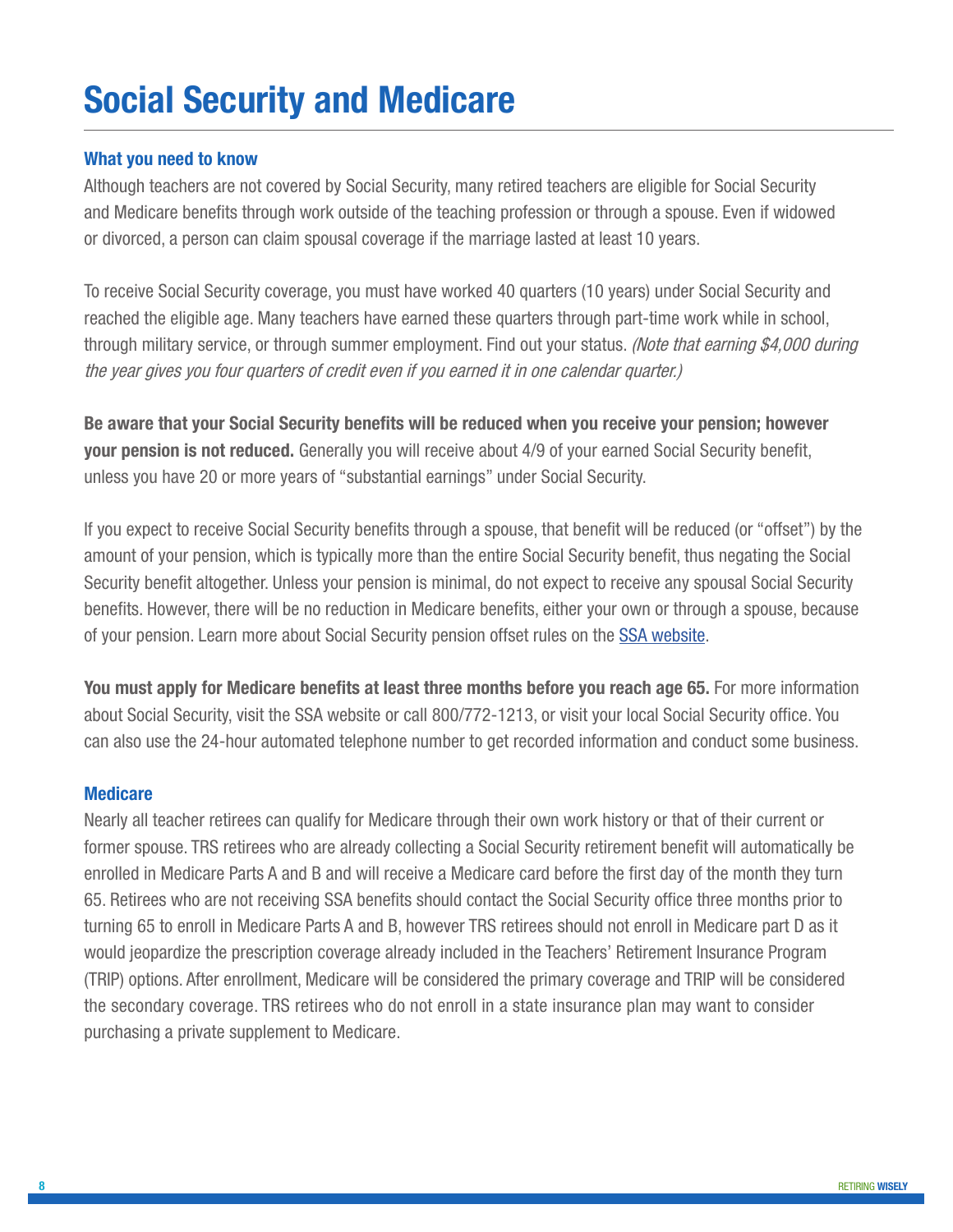# **Medical Benefits Under TRS**

### **The Teachers' Retirement Insurance Program (TRIP)**

The Teachers' Retirement Insurance Program (TRIP) is a comprehensive program of quality health care coverage for retired teachers and their dependents. The Department of Central Management Services (CMS) administers it. To be eligible for TRIP insurance, you need at least eight years of service. You can apply for TRIP medical insurance only at these four times:

- At the time of retirement;
- At the time your (or your spouse's) medical insurance is terminated by the employer;
- At age 65; or
- If you have never been enrolled in a TRS medical plan, you may enroll during the Benefit Choice Period, usually held May 1 to May 31 each year.

TRIP offers three different types of medical plans to choose from:

- The **Teachers' Choice Health Plan (TCHP)**, which is fee-for-service;
- A **Health Maintenance Organization (HMO)**, which is managed care; or
- A **Point of Service (POS)** plan, which combines some aspects of both managed care and fee-for-service.

Each has certain advantages and disadvantages. For example, if you plan to travel often or spend a great deal of time out of state, the TCHP or POS may be better options.

Central Management Services (CMS) allows you to change your choice of plans every May during the Benefit Choice Period with changes taking effect in July. Typically, you will receive an information booklet about changes to TRIP in April. Members wishing to insure spouses and certain dependents under TRIP may do so at considerable additional cost.

### **Total Retiree Advantage Illinois (TRAIL)**

Most annuitants and survivors are now offered a Medicare Advantage Program known as Total Retiree Advantage Illinois (TRAIL). Medicare-eligible annuitants and survivors who want to continue health and prescription coverage are required to enroll in one of the Medicare Advantage options during the first enrollment period after they have enrolled in Medicare Parts A and B. Remaining in your current plan is *not* an option.

TRAIL provides eligible members and their covered dependents comprehensive medical and prescription drug coverage. TRAIL offers both PPO and HMO Medicare Advantage options. To be eligible for this program you and your eligible dependents MUST ALL:

- Live in the U.S. or a U.S. territory, and
- Be enrolled in Medicare Parts A and B prior to September 30 of the year of application.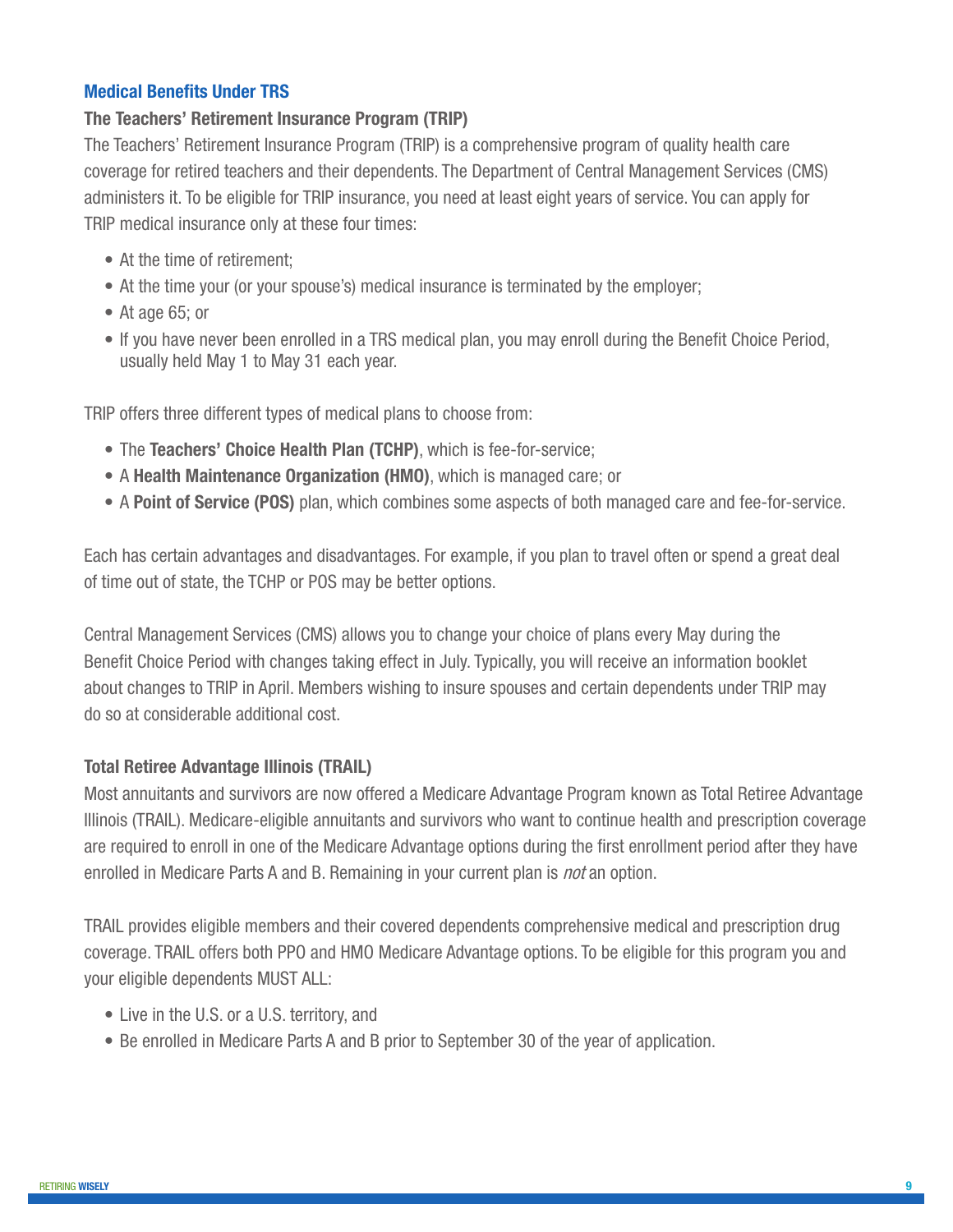You must continue to pay your Medicare Parts A and B premiums. You can only be in one Medicare Advantage or Medicare Part D plan, therefore, enrollment in a different Medicare plan will automatically cause your coverage to end.

Open enrollment for TRAIL is in the fall of each year and coverage starts January 1. Requests for information booklets and questions about TRIP medical insurance programs should be directed to Central Management Services.

Phone numbers:

- 217/782-2548
- 800/442-1300
- 800/526-0844 (FAX)

# **Dental/Vision Care**

Currently, TRIP does not offer a dental or vision care option. Most other dental care plans are dental HMOs or have greatly reduced benefit payments for the option of choosing your own dentist. Consider what type of dental and/or vision coverage you need when retiring. For information on the AFT dental and vision plans, call 877/570-4845 or visit the [AFT benefits website](http://www.aft.org/about/member-benefits).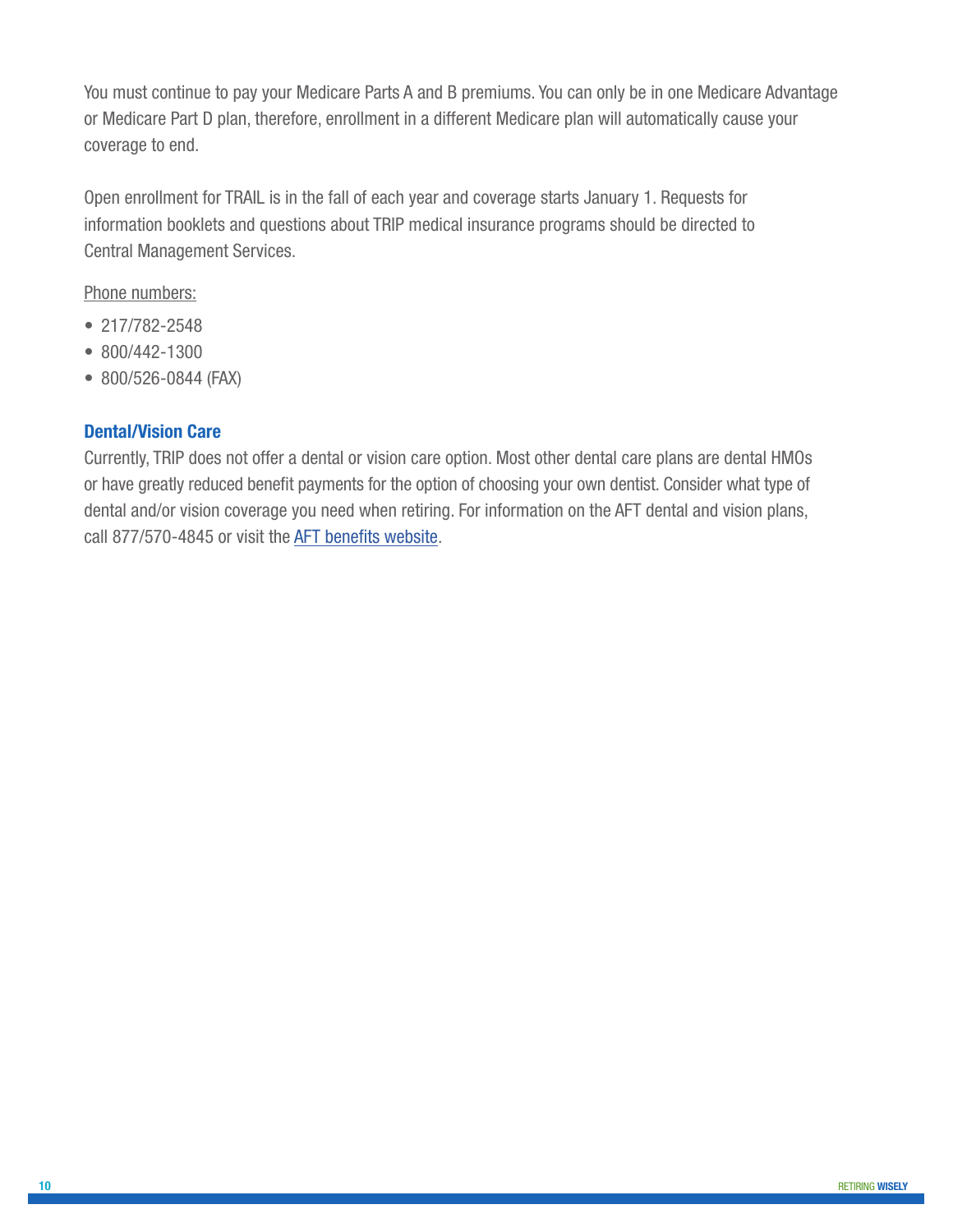# **College and University Employees**

# **Retiring Under SURS**

College and university employees retire under the State University Retirement System (SURS). Provisions of that system vary greatly from those of TRS. Neither TRS nor SURS participants contribute to Social Security. If you are new to SURS, you must decide which of the three plans – Traditional, Portable, or Self-Managed (SMP) - is the best choice for your retirement fund. This is a one-time, irrevocable selection.

# **Traditional Plan**

If you first began participation prior to January 1, 2011, you are eligible to receive a retirement annuity when you satisfy any of the following:

- You are at least 55 and have eight or more years of Illinois service (benefits will be reduced for early retirement if you retire between ages 55 and 60);
- You are at least 62 and have five or more years of service; or
- At any age when you achieve 30 years of service, provided your covered employment terminated on or after August 2, 2002.

If you first began participation on or after January 1, 2011, you are eligible to receive a retirement annuity when you satisfy any of the following:

- You are at least 62 and have 10 or more years of Illinois service (benefits will be reduced for early retirement if you retire between ages 62 and 67); or
- You are at least 67 and have 10 or more years of Illinois service (no age reduction).

# **Calculating Your Pension**

There are three formulas that may be used to calculate a SURS pension.

### **1.2.2% General Formula**

The General Formula annuity is based on your years of service and your final average earnings. The formula is: Years of service x 2.2% x Final Average Earnings  $=$  Pension Benefit.

# **2.Early Retirement Reduction**

The law requires a .5% reduction to the General Formula benefit for each full month you are under the normal retirement age. Normal retirement age is:

- 60 if your participation began prior to January 1, 2011; or
- 67 if your participation began on or after January 1, 2011.

# **3.Money Purchase Calculation**

This calculation is not available to participants who began SURS-covered employment on or after July 1, 2005. The Money Purchase Formula is based on accumulated normal retirement contributions and interest, an imputed employer (State of Illinois) contribution, and your age at retirement.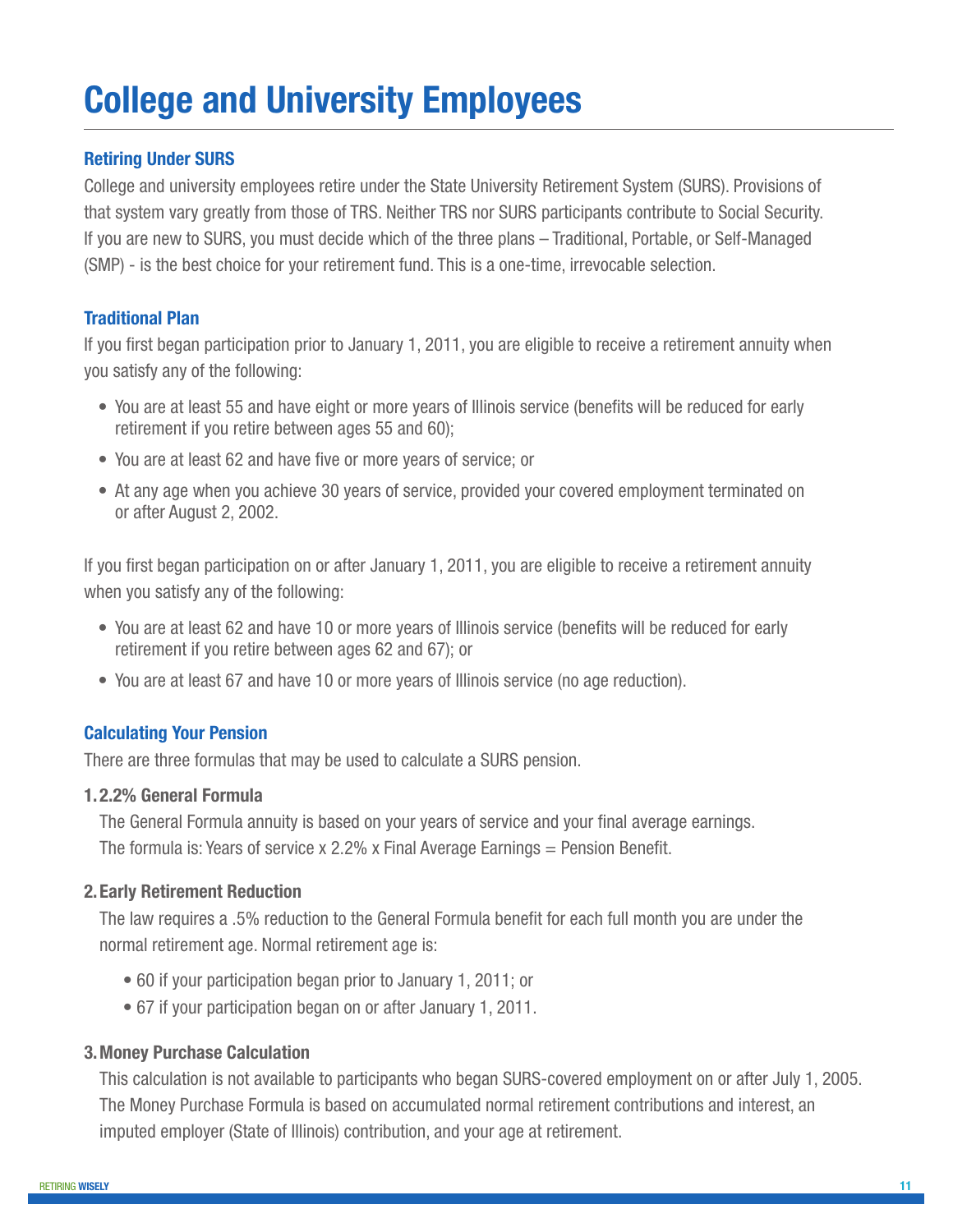### **Minimum Annuity Formula**

If you were employed at least 50% of the time during the years on which your final average earnings are based, you are entitled to a minimum retirement benefit for each of your years of service, up to 30 years. The benefit amount depends on your final average earnings at retirement.

For more specific information on these formulas and the Portable or Self-Plans, visit the [SURS site.](http://www.surs.com/)

### **Medical Insurance**

The Department of Central Management Services (CMS) administers the health insurance benefits available to retirees under the State of Illinois Insurance Program or the College Insurance Program (CIP). Eligible annuitants may be covered under the TRAIL program (see the previous section).

The most current benefits, premiums, and policies are available [online](http://www.illinois.gov/cms/Pages/default.aspx). Contact CMS at 800-442-1300 with any questions.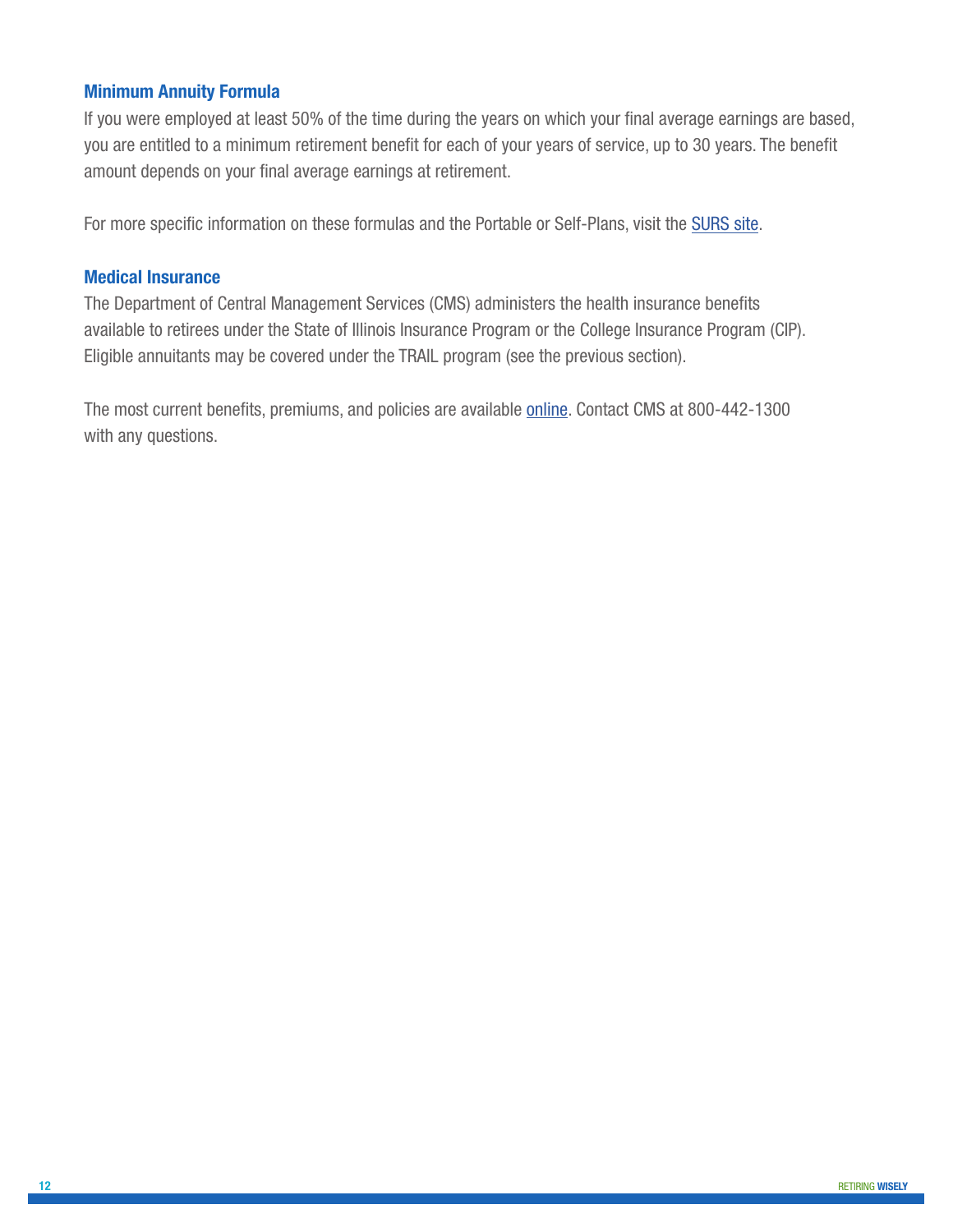# **Support Staff (PSRP) Members Employed by School Districts**

# **Retiring Under IMRF**

The **Illinois Municipal Retirement Fund (IMRF)** was established by the Illinois General Assembly in 1939 to provide a defined benefit pension to workers of municipalities and units of government. IFT members employed by school districts in non-certified positions pay into and receive their retirement benefits from IMRF. IMRF-covered employees also pay into Social Security.

IMRF-covered employees hired prior to January 1, 2011, are enrolled in the **Tier 1** plan, while employees hired after January 1, 2011, are enrolled in the **Tier 2** plan.

### **Tier 1 provisions:**

- An employee can retire at age 60 with at least eight years of service, or at age 55 if he/she has 35 years of service.
- An employee contributes 4.5% of his or her salary to IMRF to fund their pension.
- The employer also contributes to IMRF on behalf of each employee.
- The retirement benefit is based on the employee's Final Rate of Earnings (FRE) and is calculated using one of two methods:
	- **1.** The **Normal method** calculates FRE by taking the average earnings for the highest 48 consecutive months of earnings within the last 10 years.
	- **2.** The **Lifetime method** is used for employees whose highest earnings were at the beginning of their career. The FRE is calculated by taking the average of the employee's earnings over all of his or her years of service.
- The percentage of the employee's FRE that will be paid as a benefit is calculated using a percentage determined using the following rules:
- **1.** 1 2 /3% (.01667) for each year, up to 15.
	- **2.** 2% (.02) for each year beyond 15.
	- **3.** Total percentage cannot exceed 75%.

### **Tier 2 provisions:**

- An employee can retire at age 67 with at least 10 years of service, or at age 62 if he/she has 35 years of service.
- An employee contributes 4.5% of his or her salary to IMRF to fund their pension, up to a set wage cap. (The wage cap in 2015 was \$111,571.63.) The wage cap increases annually by 3%, or  $\frac{1}{2}$  of CPI (Consumer Price Index) Urban, for the preceding September, whichever is less.
- The employer also contributes to IMRF on behalf of each employee.
- The retirement benefit is based on the employee's final rate of earnings (FRE) and is calculated using one of two methods: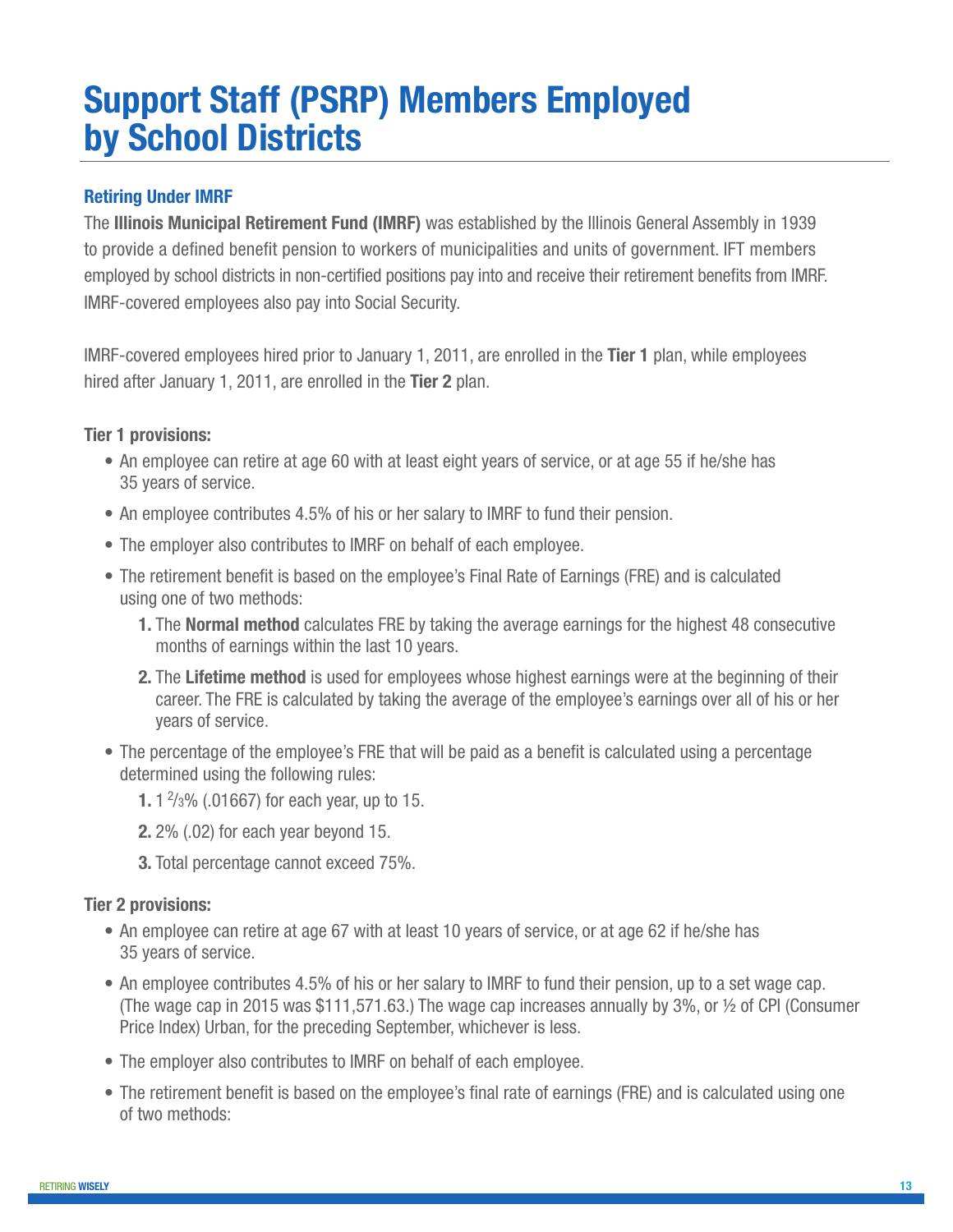- **1.** The **Normal method** calculates FRE by taking the average earnings for the highest 96 consecutive months of earnings within the last 10 years.
- **2.** The **Lifetime method** is used for employees whose highest earnings were at the beginning of their career. The FRE is calculated by taking the average of the employee's earnings over all of his or her years of service.
- The percentage of the employee's FRE that will be paid as a benefit is calculated using a percentage determined using the following rules:
- **1.** 1 2 /3% (.01667) for each year, up to 15.
	- **2.** 2% (.02) for each year beyond 15.
	- **3.** Total percentage cannot exceed 75%.
	- Retirees receive annual increases at age 67, or one year after pension payments begin. Increases are equal to 3%, or ½ of CPI Urban, for the preceding year, whichever is less. If CPI is 0, there is no increase.

# **Other benefits under IMRF:**

- Retirees receive a 3% increase in their annuity each year (non-compounded).
- Once a member is retired for one year, he/she becomes eligible for a 13th check. The amount of the check is determined each year by the Board of Trustees.
- Disability benefits.
- Death benefits.
- Health insurance may be available to IMRF retirees under Public Act 86-1444.
- IMRF participants may also pay into Social Security.
- A member is eligible to receive full benefits of both IMRF and Social Security.

For more information visit the [IMRF website](https://www.imrf.org/).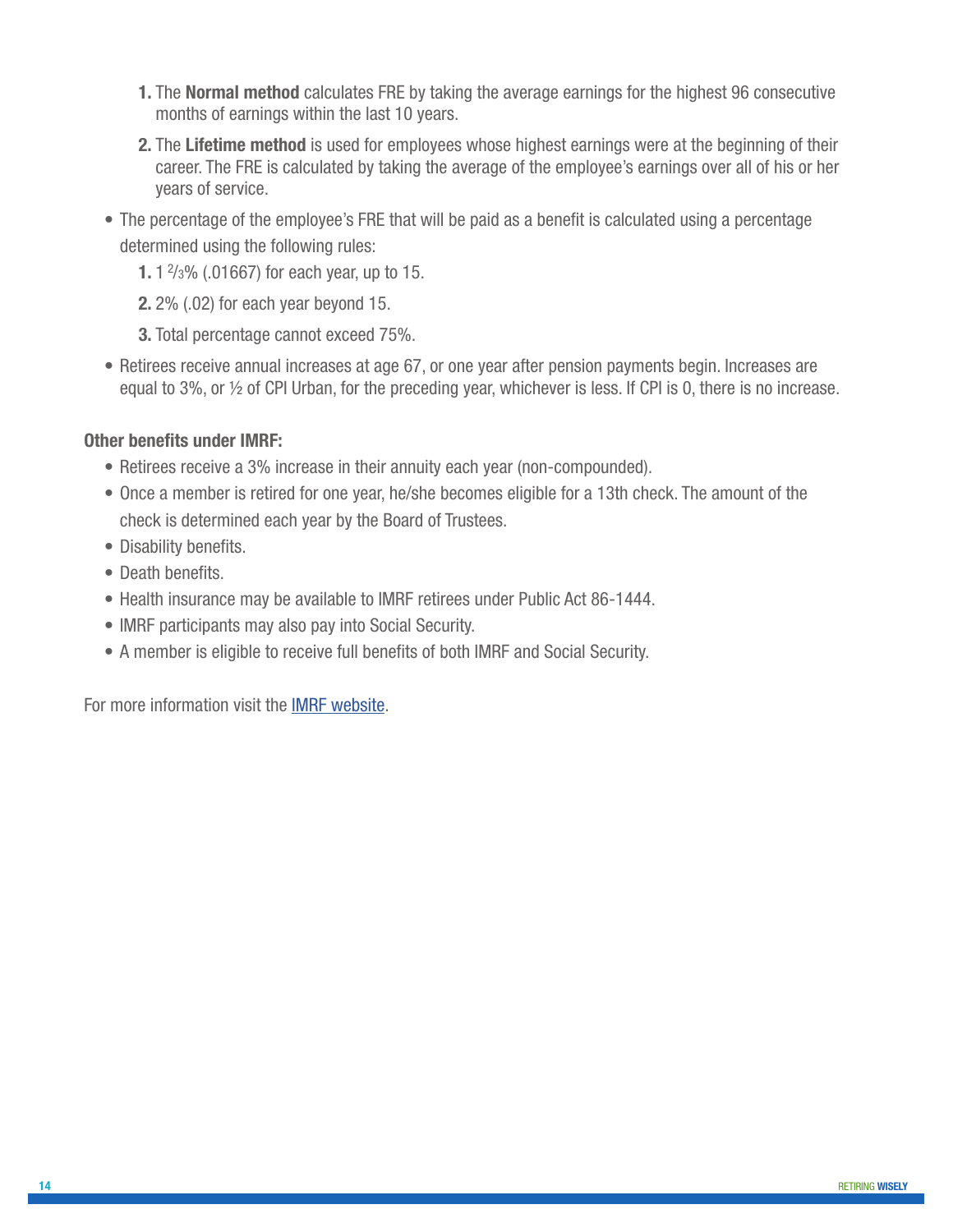# **State Agency Employees**

Employees of Illinois government agencies are eligible to retire under the State Employees Retirement System (SERS). SERS is administered by the State Retirement System, which administers the pension systems for Illinois judges and General Assembly members.

# **Retirement Age**

The age at which state employees are eligible for retirement depends upon whether they are in **Tier 1** or **Tier 2**, as defined by a 2010 law.

# **You are eligible for Tier 1 if:**

- You began SERS-eligible employment **before** January 2, 2011.
- You are age 60 and have eight years of credited service.
- Are any age, but your age (years and whole months) **plus** years of service credit (years and whole months) equal 85 years (1020 months) (Called the "Rule of 85").
- You are between ages 55 and 60 with 25 to 30 years of credited service (reduced  $\frac{1}{2}$  of 1% for each month under age 60).

### **You are eligible for Tier 2 if:**

- You began SERS-eligible employment **after** January 1, 2011.
- You are age 67 and have 10 years of credited service.
- You are between ages 62 and 67 with 10 years of credited service (reduced  $\frac{1}{2}$  of 1% for each month under age 67).

# **Calculating a SERS Tier 1 Pension**

For state employees retiring under Tier 1, the benefit for regular formula employees (those with at least eight years of service) is calculated using your Final Average Compensation (FAC), which is your average salary in the 48 highest consecutive months of service within the last 120 months and years of creditable service.

### **For employees covered by Social Security**

State employees covered by Social Security should use the following formula to calculate their annual pension benefit: **Years of creditable service x 1.67% x FAC = Pension Benefit**

Note: A Social Security-covered member can retire between the ages of 55 and 60 with 25 to 30 years of service and with a pension reduction of  $1/2$  of 1% for each month under age 60.

### **For employees not covered by Social Security**

State employees NOT covered by Social Security should use the following formula to calculate their annual pension benefit: **Years of creditable service x 2.2% x FAC = Pension Benefit**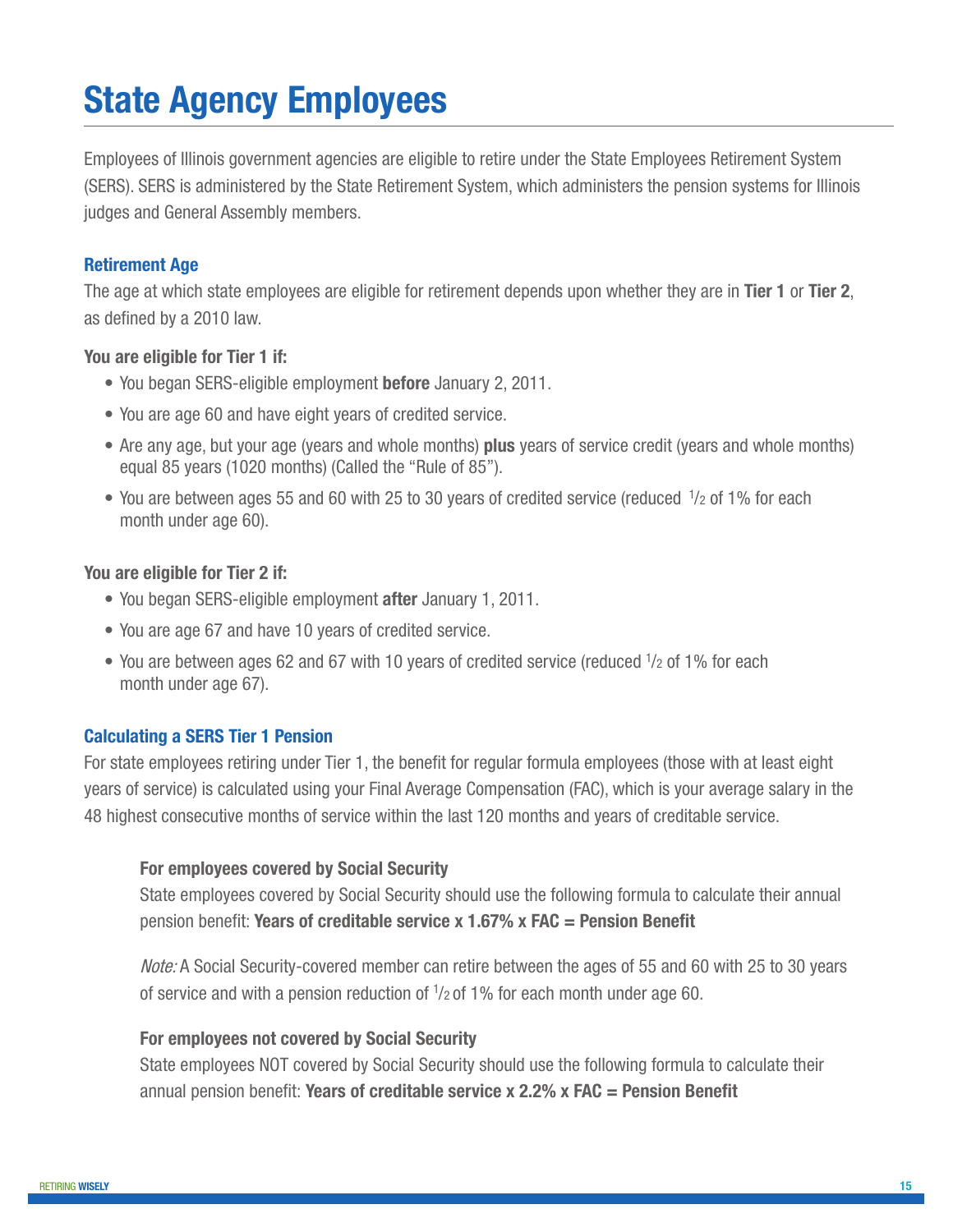### **Calculating a SERS Tier 2 Pension**

For state employees retiring under Tier 2, your benefit is calculated using Final Average Compensation (FAC) and years of credited service. For regular formula employees (those with at least 10 years of service), FAC is the average of the 96 highest consecutive months of service within the last 120 months of service. The retirement benefit is calculated on a maximum salary of \$106,800. This amount increases annually by 3% or one-half of the Consumer Price Index, whichever is *less.* 

### **For employees covered by Social Security**

State employees covered by Social Security should use the following formula to calculate their annual Tier 2 pension benefit: **Years of creditable service x 1.67% x FAC = Pension Benefit.**

### **For employees not covered by Social Security**

State employees NOT covered by Social Security should use the following formula to calculate their annual Tier 2 pension benefit: **Years of creditable service x 2.2% x FAC = Pension Benefit.**

Note: A regular formula member can retire between the ages of 62-67 with 10 years of service with a pension reduced  $1/2$  of 1% for each month under age 67.

### **Health Insurance for SERS Retirees**

To qualify for the State of Illinois Group Insurance Program, a member must be receiving a monthly check from SERS.

Eligible retirees must be vested in SERS to receive benefits. For **Tier 1 employees, eight or more years** of credited service is required to be vested. For **Tier 2 employees, 10 or more years** of credited service is needed.

Insurance coverage becomes effective on the date of commencement of the monthly benefit, the first of the month that the application for retirement was received, or the first day of the month that the group insurance enrollment form was received, whichever is later. The member health insurance premium is state-paid for members with 20 or more years of service. For members with less than 20 years of service, the state will pay 5% of the state cost for health insurance for each full year of service. The member will pay the balance.

Other information regarding the health insurance and pension benefits are available on the [SERS website](https://www.srs.illinois.gov/SERS/home_sers.htm) and in their Benefit Choice Booklet.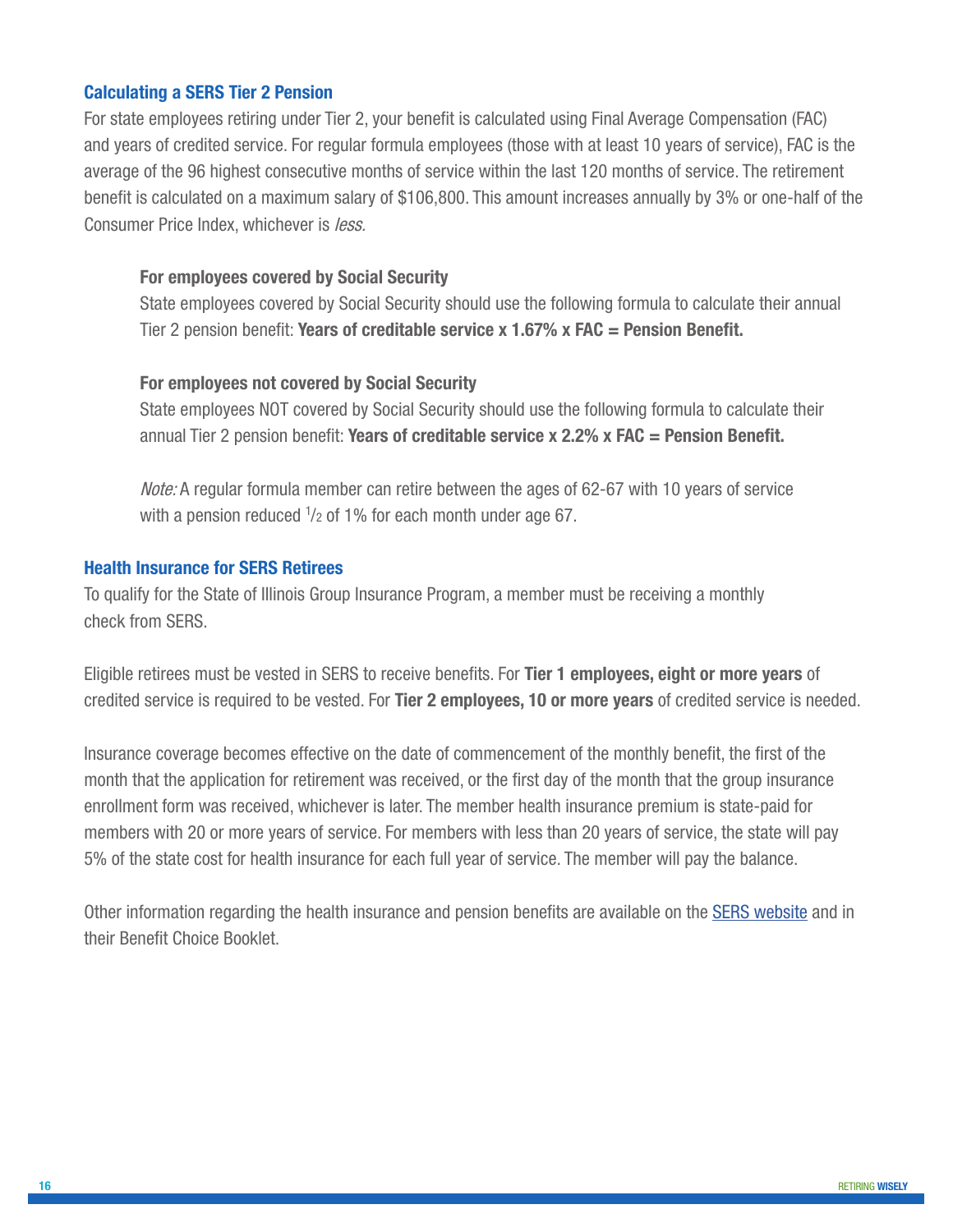# **Important Issues to Consider**

Whether you're just starting your career or may retire soon, there are a number of other issues besides pension and health care that you should consider. Here are some of the most important ones and how they relate to your future retirement plans.

### **Beneficiaries**

Be sure your pension beneficiaries are correctly recorded. Often, death, divorce, remarriage, etc. take place without your pension system being informed. When you have a change in beneficiaries, let the pension system know immediately. Take note: There is a substantial difference in benefits for dependent and non-dependent beneficiaries.

### **Durable power of attorney**

In advance of retirement, it is wise to grant someone you trust to handle your affairs in the event of your death or incapacitation. A lawyer can assist you with this. Also, be sure to consider granting someone a power of attorney for medical purposes, allowing them to make critical medical decisions on your behalf should the need arise.

# **Estate planning**

Illinois has no estate tax, and the federal government does not tax estates that are left to a spouse. When not left to a spouse, the federal government taxes only estates that exceed the exclusionary limit of \$3.5 million. The federal tax rate is steep, but there are some things you can do to reduce your estate, if necessary:

- Consider giving the maximum amount of money per year to your heirs. Your spouse may do the same. Gifts of that amount are permitted annually.
- Make payments to your heirs for college tuition and medical expenses. The checks must be made payable to the institution, not to the heir. (College living expenses cannot be included.)
- See your attorney to draw up a will. You may also want to consider setting up a living trust, durable power of attorney, and a living will.

# **Joint tenancy**

Be careful with placing names on joint-tenancy deeds, bank accounts, stocks, etc. Creditors can sue the joint tenant for their share of the tenancy, or the joint tenant may withdraw funds for personal use. Also, grandchildren may be left out. Joint tenancy is not probated.

# **Land trust**

If you don't have a living trust, consider seeing a bank to place your home(s) into a land trust. After your death, the trust passes on to your named heirs without probate.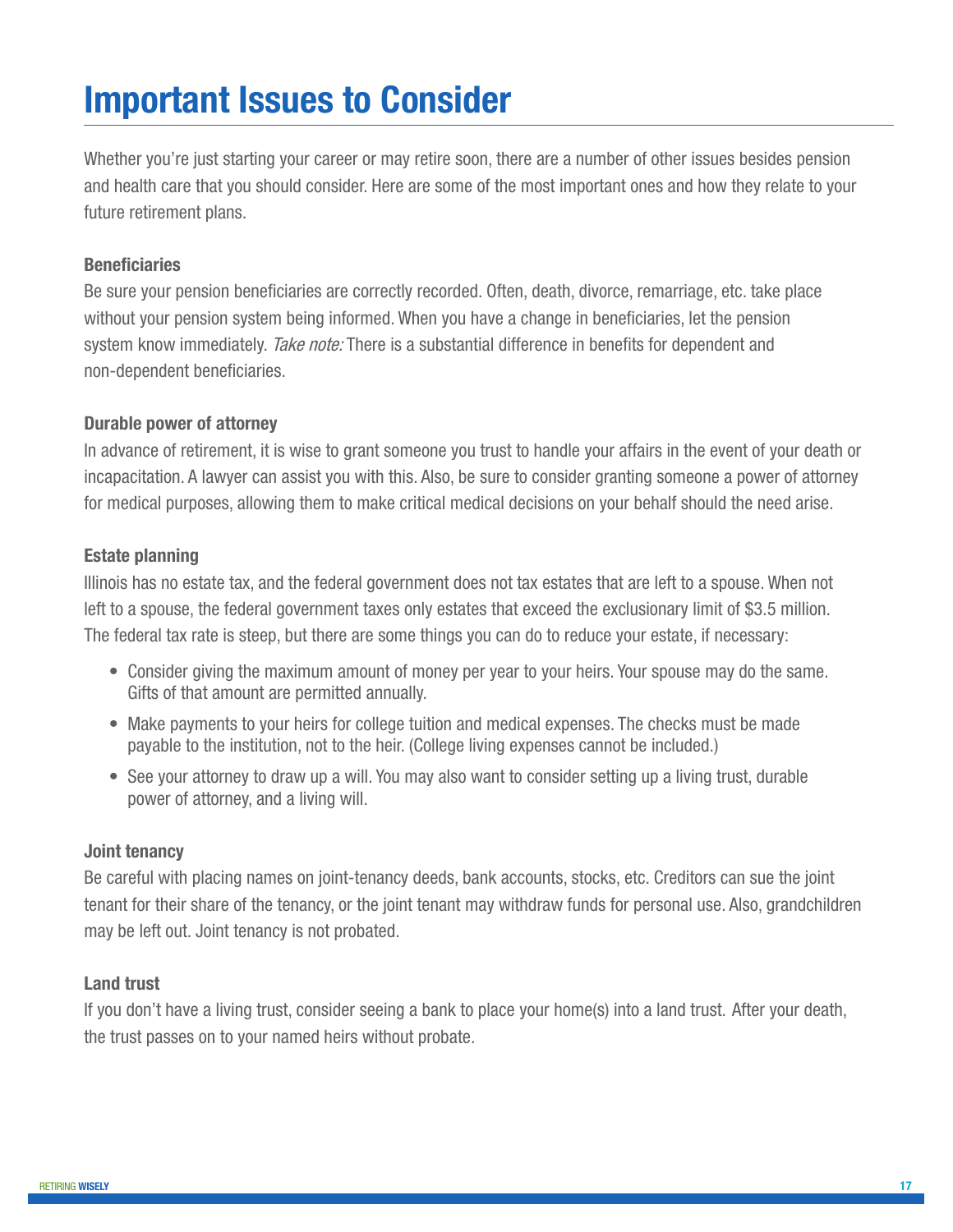# **Life insurance**

When you begin to consider retirement, you should reevaluate your need for life insurance, then investigate your options for obtaining or changing coverage. Check with your employer about the availability of continued coverage. The American Federation of Teachers offers members and retirees term life insurance at good rates. Call 800/238-1133 Ext. 8643 or visit the [AFT website](http://www.aft.org/about/member-benefits) for more information about AFT+ plans.

# **Living will**

This document directs doctors and/or hospitals to remove life support treatment in extreme cases. Most hospitals have these forms, as do attorneys.

# **Long-term care insurance**

When checking into the possibility of obtaining long-term care coverage, do not rely on a salesperson as your only source of information. Research the topic and shop around for the best plans and rates. (*Note:* Tax deductions may be available.)

# **Moving out of state**

Consider these factors before deciding change your full-time residency from Illinois upon retirement:

- Illinois *does not* tax income from your pension, Social Security, IRA, 401k, or 403b;
- Although several states have no income tax at all, they may make up for that lack with high sales or real estate taxes;
- Illinois has *no* inheritance tax; and,
- If you move out of state, TRIP's HMO option *may not* be available to you.

# **Qualified funeral trust**

If you are considering prepaying your burial expenses, think twice. Such trusts are limited to \$8,000, and many consumer advocates have expressed misgivings about this. Do your research or consult an attorney or financial advisor before proceeding.

# **Real estate taxes**

When you reach age 65, notify your County or Township supervisor of assessments regarding your eligibility for the Senior Homestead Exemption and the Assessment-Freeze Homestead Exemption. The exemptions provide a reduction in tax rates. You may have to file a form annually to qualify for these exemptions, so learn about the requirements and take advantage of these reductions.

### **Reverse mortgage**

This type of mortgage allows you to receive monthly payments from a mortgage based upon the equity you have in your home. Check several institutions for the best rates. The mortgage is repaid upon your death, the sale of your home, or when you no longer live in the home. See an attorney before pursuing this option.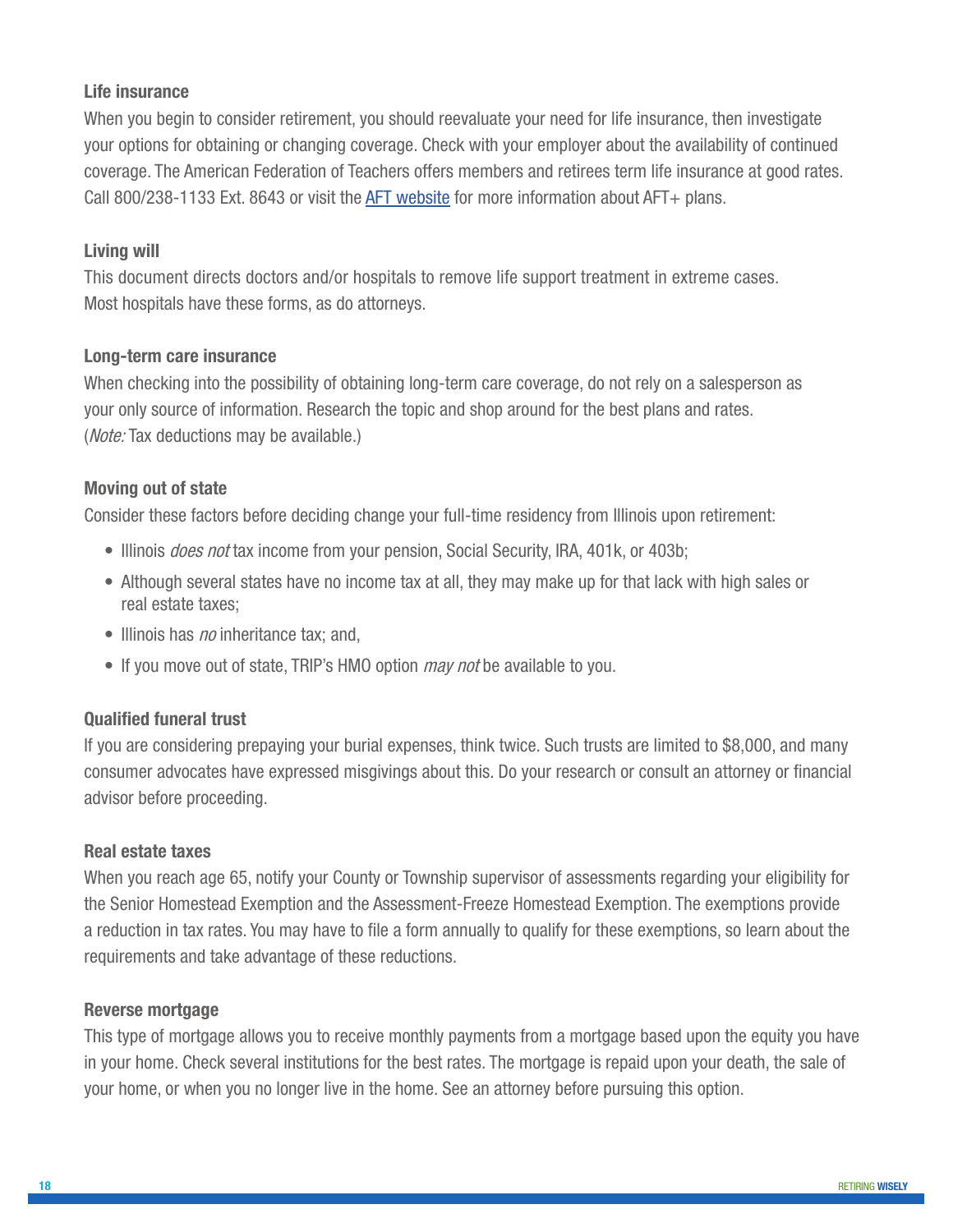# **Revocable living trust**

This is a popular way to avoid probate costs, attorney fees, and delays in property distribution. Note of caution: Most of your assets must be re-titled and placed in the trust. Living trusts are not probated.

### **Will**

Everyone needs a will, which is a document that states to whom you have chosen to leave your assets. **It must be filed in the probate division of the county in which you reside. Before filing, make a copy (or two) for the executor, lawyer, accountant, and surviving family members.** If there is no will, state law dictates who will receive your assets (e.g., surviving spouse receives one-half, surviving children divide the other half amongst themselves), unless joint tenancy or trusts so direct otherwise. An administrator is appointed, usually the surviving spouse or other family member. If your estate is over \$100,000, it must be probated in Illinois. Be sure to maintain a list of all your assets and their locations for both the concerned parties and the executor.

### **Work restrictions under TRS**

If you decide to work after retirement in a TRS-covered position, TRS restricts the amount of work you can perform while receiving pension benefits. You may teach no more than 100 days or 500 hours per year. In addition, there are restrictions as to when you may start working in a TRS-covered position, or in the same school district from which you retired. There are no restrictions on employment not covered by TRS, such as teaching in private schools or in another state. Also, you may work in a public school without restriction if the work does not require a teaching certificate.

If you decide to substitute teach, you may do so on any professional educator license. It is not necessary to get a substitute license. However, if you retire during your five-year cycle of your professional educator license, you will need to have completed the proportional amount of professional development when it is time to renew your license.

For example: if you have taught for two years in the license cycle, you will need to complete <sup>2</sup>/<sub>5</sub> of the full professional development requirement. Check with your Regional Office of Education or the [ISBE website](http://www.isbe.net/) for information.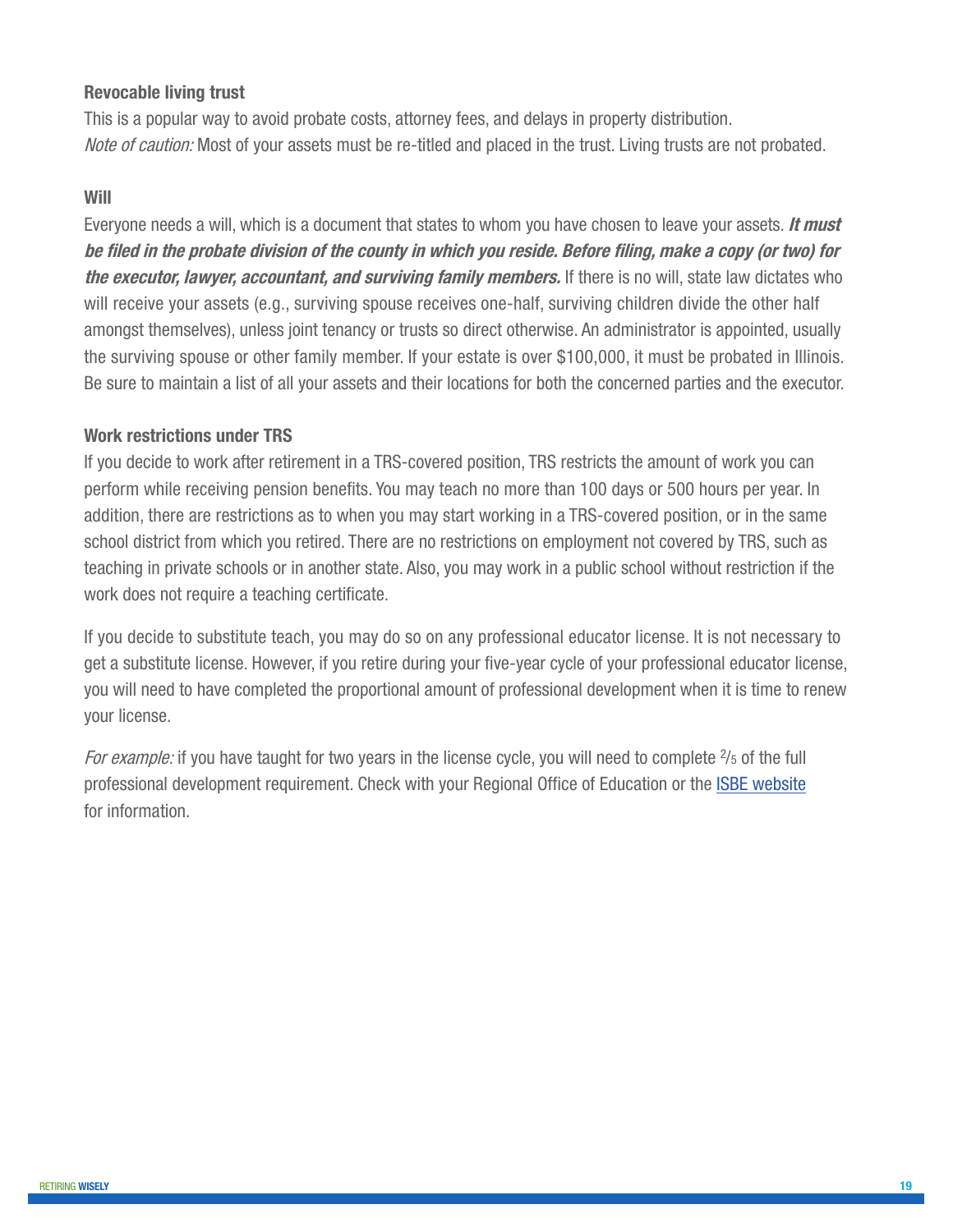# **Lists Make It Easy**

Although it's never an easy thing to think about, you should plan ahead to ensure that the handling of your affairs is not difficult or stressful for your survivors in the event of your death. To ensure that important information is available to those who will need it, use the checklist printed below to create lists that include the following critical information, such as account numbers, service providers, and more. Then be sure your family and executor know where to access the lists quickly in the event they are needed.

- **• Accountant**  name, address, and phone number (for final estate filings and estate taxes, if any)
- **• Annuities**
- **• Antiques, jewelry, other items of value**  Include descriptions, locations, names, and contact information of recipients.
- **Assets** (in-state, out-of-state, etc.)

Include descriptions of the accounts, locations, contact persons, and account numbers, if applicable. Also, include information on where to find supporting documents such as certificates, titles, deeds, passbooks, mortgage loan statements, etc. (*Note:* Assets in joint tenancy go to named joint tenants; assets in trusts go to beneficiaries named in the trust. Assets held in joint tenancy or trusts are not probated.)

- **• Attorney** name, address, and phone number
- **• Autos, boats, planes, etc.** Provide registration and title information, plate numbers, etc.
- **Bank and credit union accounts** (savings, checking, and certificates of deposit)
- **• Bills** descriptions, addresses, account numbers, due dates
- **• Death benefits from past and present employers and companies**
- **• Homes and other real estate**
- **• Insurance policies** (life, auto, real estate, health, accidental death)
- **• Leases and/or rental agreements**
- **• Legal documents**

Provide descriptions and locations of any essential documents.

- **• Pension benefits from employment** Provide employer information, death benefits to spouse and other survivors, as well as rights under the retirement system.
- **• Power of attorney for financial issues**
- **• Power of attorney for medical issues**
- **• Pre- and post-nuptial agreements**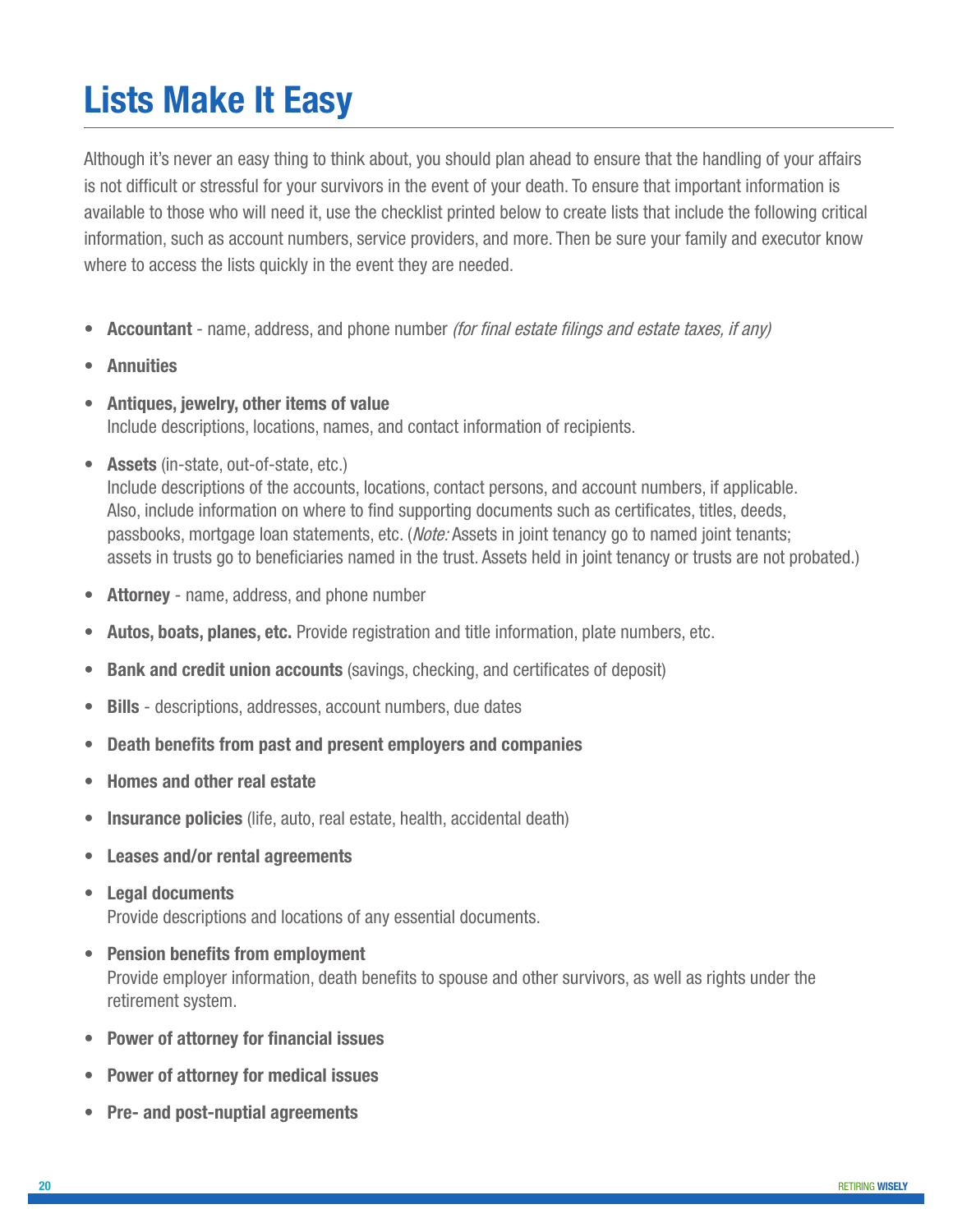- **• Pre-paid burial arrangements**
- **• Retirement accounts** (IRAs)
- **• Safe deposit box**  Provide location of box and key and names of persons who have access to the box.
- **• Social Security** benefits and related documentation
- **• Stocks, bonds, and investments**
- **• Suggestions for person handling the estate**
- **• Trusts** (land trusts and other trusts, such as bank and financial)
- **• U.S. military benefits for burial**
- **• Will and living will**

As you prepare your lists, consult an attorney for advice. There may be other assets or directions for distribution not listed herein.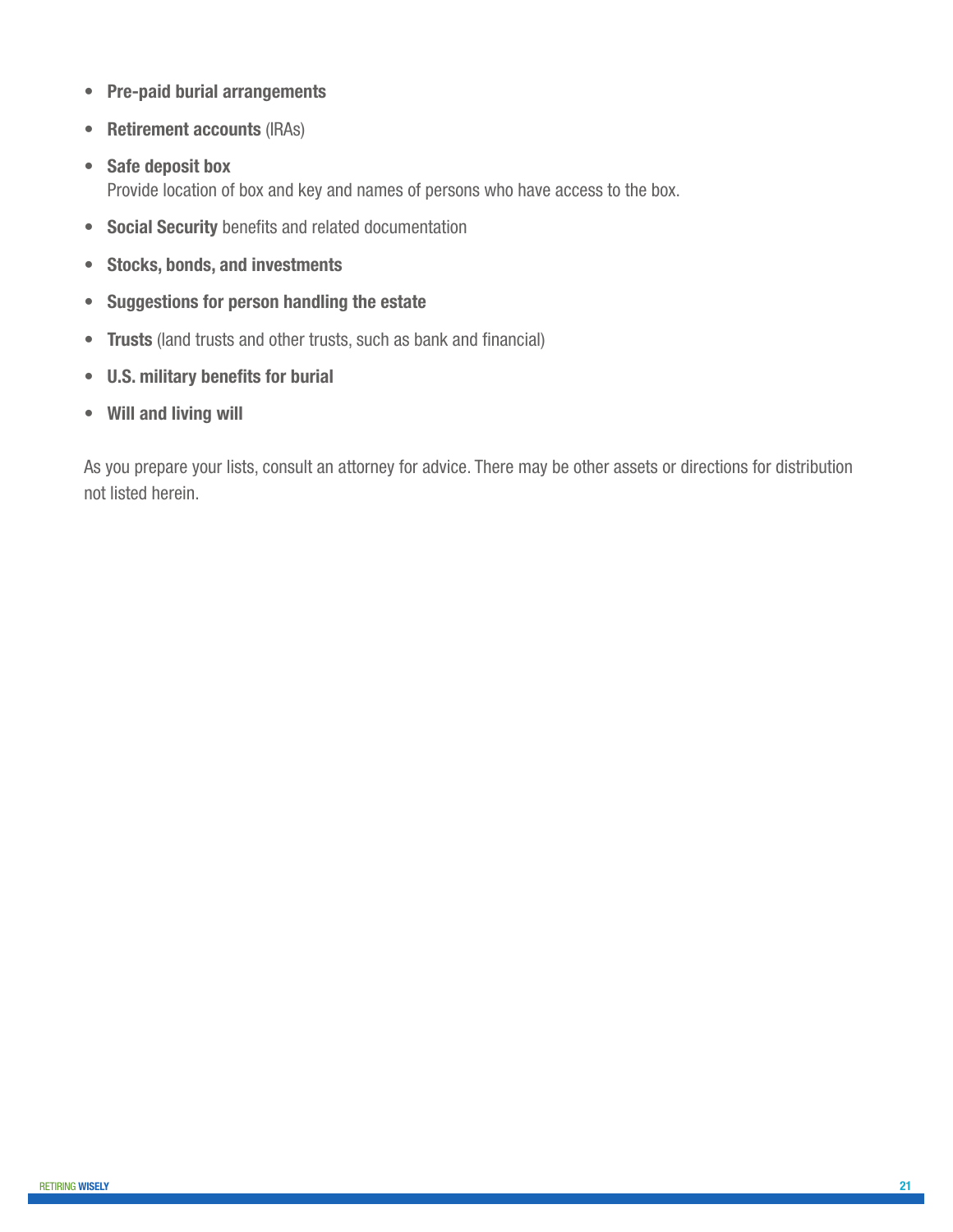# **Stay Connected with Your Union**

# **Join an IFT retiree council**

The IFT and American Federation of Teachers (AFT) recognize that much of the success the union enjoys today is due to the dedication and efforts of its retirees who paved the way. That's why the support you receive from the IFT and AFT does not end when you retire. When you retire, you become a lifetime member in these organizations, and you remain eligible for group insurance rates, legal fee discounts, travel and merchandise discounts, and much more.

Many local unions also maintain active retiree councils or chapters. There may be a nominal annual membership fee (often as little as \$20 per year), but remaining a member of your local can have many benefits. Your continued membership gives your local increased member strength when calculating convention delegates and allows you to seek election as a delegate. Your dues contribution to the local and any voluntary contributions you make to COPE (Committee on Political Education) are valuable in helping the local provide service to both working members and retirees. **The IFT Retiree Constituency Council urges you to continue to be an active member after you retire.**

To learn more about local IFT retiree chapters, contact the locals and individuals listed here.

| Local # Name                                                                   | <b>Contact Person</b> | <b>Contact Info</b> |
|--------------------------------------------------------------------------------|-----------------------|---------------------|
| 504 Lake County Federation Carolyn Scacciapcmooo@comcast.net                   |                       |                     |
|                                                                                |                       |                     |
|                                                                                |                       |                     |
|                                                                                |                       |                     |
| 1211 Northwest Suburban FedShirley Forpe Shirlforpe8@gmail.com                 |                       |                     |
| 1274 North Suburban Teachers Union Jacki Naughton Jackinaughton@gmail.com      |                       |                     |
| 1600 Cook County College Teachers UnionDon RadtkeDradtke2133@gmail.com         |                       |                     |
| 1642 McHenry County Federation Tony Casalino tonycasalino@gmail.com            |                       |                     |
| 4100 University Professionals of Illinois Audrey Edwards atedwards36@gmail.com |                       |                     |

The IFT Robert M. Healey Center is the headquarters for the statewide organization. 500 Oakmont Lane Westmont, Illinois 60559 p: 630/468-4080

Visit [ift-aft.org/your-union/contact](http://www.ift-aft.org/your-union/contact) for additional office locations throughout the state.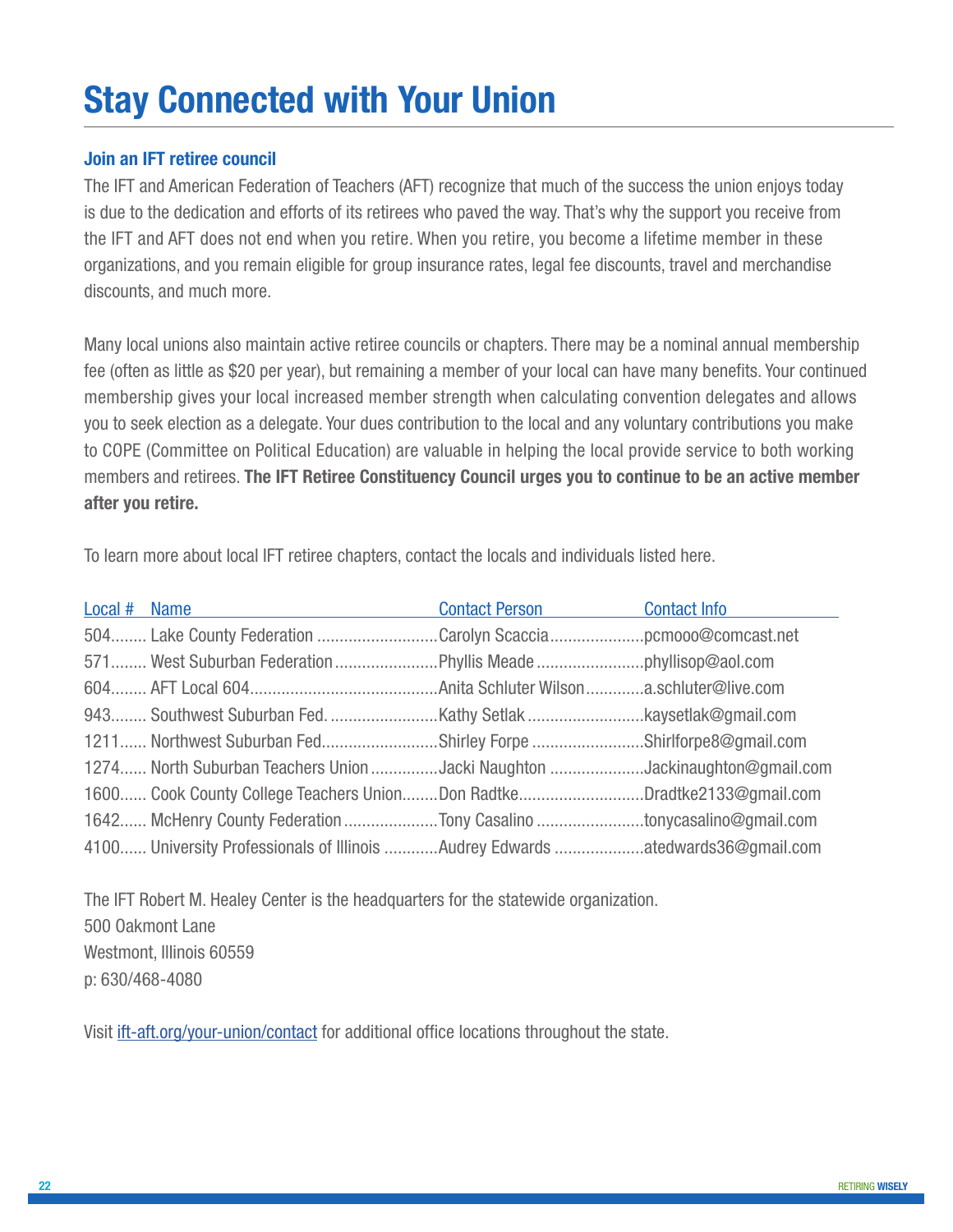# **Helpful Resources**

For information about topics in this guide and more, contact these organizations for assistance.

### **Illinois Federation of Teachers (IFT)**

Website:<http://www.ift-aft.org/> General office: 800/942-9242

#### **AFT+ Benefits**

Website:<http://www.aft.org/about/member-benefits> Toll-free: 800/238-1133

#### **Chicago Public Schools Department of Human Resources**

Chicago: 773/553-1000 Toll-free: 800/238-1133 Ext. 8643

#### **Central Management Services (CMS) for TRIP and TRAIL information**

TRIP and TRAIL are accessed from the CMS website ([http://www.illinois.gov/cms/Employees/benefits/Pages/](http://www.illinois.gov/cms/Employees/benefits/Pages/Default.aspx) [Default.aspx](http://www.illinois.gov/cms/Employees/benefits/Pages/Default.aspx)) or by clicking the programs below. TRIP:<http://www.illinois.gov/cms/Employees/benefits/Teachers/Pages/default.aspx> TRAIL: <http://www.illinois.gov/cms/Employees/benefits/trail/Pages/default.aspx> Toll-free: 800/442-1300

### **CTPF (Chicago Teachers' Pension Fund)**

Chicago: 312/641-4464 Website: <http://www.ctpf.org/>

### **U.S. Department of Aging (Eldercare)**

Toll-free: 800/677-1116 Illinois office: 312/938-9855 Website:<http://www.aoa.gov/>

### **Illinois Municipal Retirement Fund (IMRF)**

Toll-free: 800/275-4673 Website:<https://www.imrf.org/>

#### **State Employees' Retirement System of Illinois (SERS)**

Springfield Office: 217/785-7444 Chicago Office: 312/814-5853 Website: [https://www.srs.illinois.gov/](https://www.srs.illinois.gov/SERS/home_sers.htm)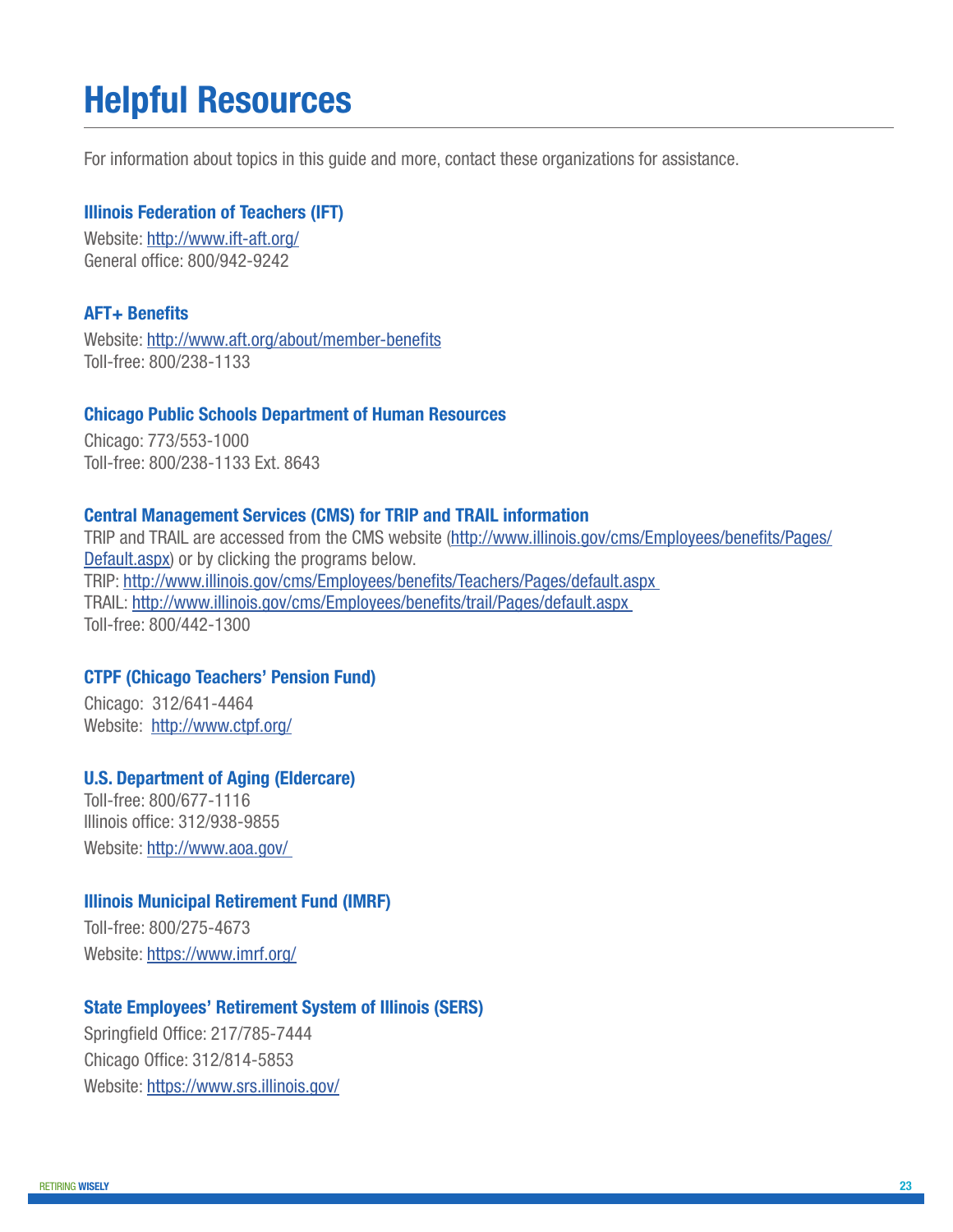### **Senior Health Insurance Program of Illinois (SHIP)**

(Medicare and other health insurance-related questions) Toll-free: 800/252-8966 Website:<http://www.illinois.gov/aging/ship/Pages/default.aspx>

# **State Universities Retirement System of Illinois (SURS)**

Toll-free: 800/275-7877 Website: <http://www.surs.com/>

**Social Security Administration** Toll-free: 800/772-1213 Website: [www.ssa.gov](http://www.ssa.gov)

### **Teachers Retirement System of Illinois (TRS)**

Toll-Free: 800/877-7896 Website: [https://trs.illinois.gov/]( https://trs.illinois.gov/ )

**U.S. Veterans Administration** Toll-free: 800/827-1000 Website:<http://www.va.gov/>